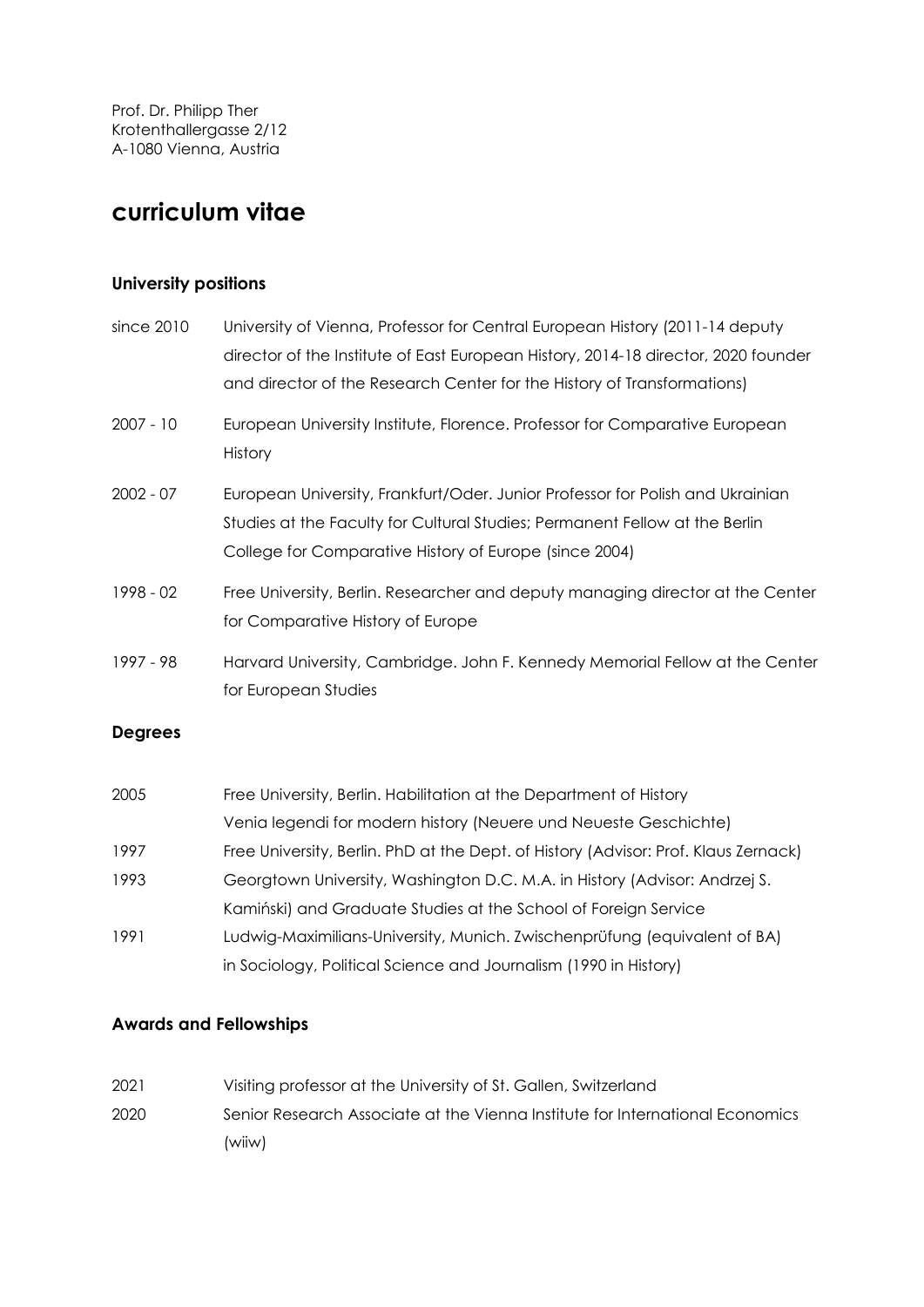| 2019        | Wittgenstein award of the Austrian Science Fund (1.5 million Euro research<br>endowment) |  |  |  |  |  |
|-------------|------------------------------------------------------------------------------------------|--|--|--|--|--|
| 2018-19     | Global Distinguished Visiting Professor and Remarque Fellow at NYU                       |  |  |  |  |  |
| 2018        | Shortlist for the "scientific book of the year" in Austria and the "political book of    |  |  |  |  |  |
|             | the year" of the Friedrich-Ebert-Foundation for the book Die Außenseiter.                |  |  |  |  |  |
|             | Flucht, Flüchtlinge und Integration im modernen Europa (Berlin: Suhrkamp,                |  |  |  |  |  |
|             | 2017)                                                                                    |  |  |  |  |  |
| 2017        | Professeur invité at Sciences Po Paris (Febuary-March 2017).                             |  |  |  |  |  |
|             | Shortlist for the Prix du livre europeén of the European Parliament for Europe           |  |  |  |  |  |
|             | since 1989: A history (Princeton: Princeton University Press, 2016).                     |  |  |  |  |  |
| 2015        | Nonfiction Prize at the Leipzig Book fare for "The New Order on the Old                  |  |  |  |  |  |
|             | Continent: A History of Neoliberal Europe" and Translation Award of the                  |  |  |  |  |  |
|             | German Booktrader Association                                                            |  |  |  |  |  |
| 2012        | Translation Award of the German Booktrader Association for the book                      |  |  |  |  |  |
|             | "Ethnic Cleansing in Modern Europe"                                                      |  |  |  |  |  |
| 2007        | Visiting Fellow at Columbia University, New York (4 months)                              |  |  |  |  |  |
| 2006        | Richard G. Plaschka-Prize of the Austrian Academy of Sciences for the book               |  |  |  |  |  |
|             | "Operntheater in Zentraleuropa" (Opera Theatres in Central Europe)                       |  |  |  |  |  |
| 2004        | Permanent Fellow at the Berlin College for Comparative History of Europe                 |  |  |  |  |  |
| $2004 - 05$ | Senior Fellow, Institut für die Wissenschaften vom Menschen in Wien (6 months)           |  |  |  |  |  |
| 2002        | Professeur invité at the École des Hautes Études en Sciences Sociales (EHESS)            |  |  |  |  |  |
|             | in Paris (2 months)                                                                      |  |  |  |  |  |
| 2001        | Research Stipend of the Alexander von Humboldt-Foundation for Studies in                 |  |  |  |  |  |
|             | Poland and Ukraine                                                                       |  |  |  |  |  |
| 1997 - 98   | John F. Kennedy Fellowship at Harvard University (1 year)                                |  |  |  |  |  |
| 1994 - 97   | Dissertation Stipend of the Friedrich-Ebert-Foundation (3 years)                         |  |  |  |  |  |
| 1995 - 96   | Research stipend of the German Historical Institute in Warsaw (6 months)                 |  |  |  |  |  |
| 1991 - 94   | Study stipend of the Friedrich-Ebert-Foundation (3 years)                                |  |  |  |  |  |
| 1992 - 93   | Fulbright Fellow at Georgetown University, Washington D.C. (14 months)                   |  |  |  |  |  |

## **Managing Positions at Universities**

| 2020 |  |  | Founder of the Research Center for the History of Transformations (RECET) |  |
|------|--|--|---------------------------------------------------------------------------|--|
|      |  |  |                                                                           |  |

- 2014-2018 Acting Director of the Institute of East European History (2011-14 Deputy Director). Deputy member of the Senate at the University of Vienna since 2012. Member of various curricular commissions.
- since 2011 Speaker of the Faculty Research Focus Historical Studies on Europe, Coordinator of the International MA in European History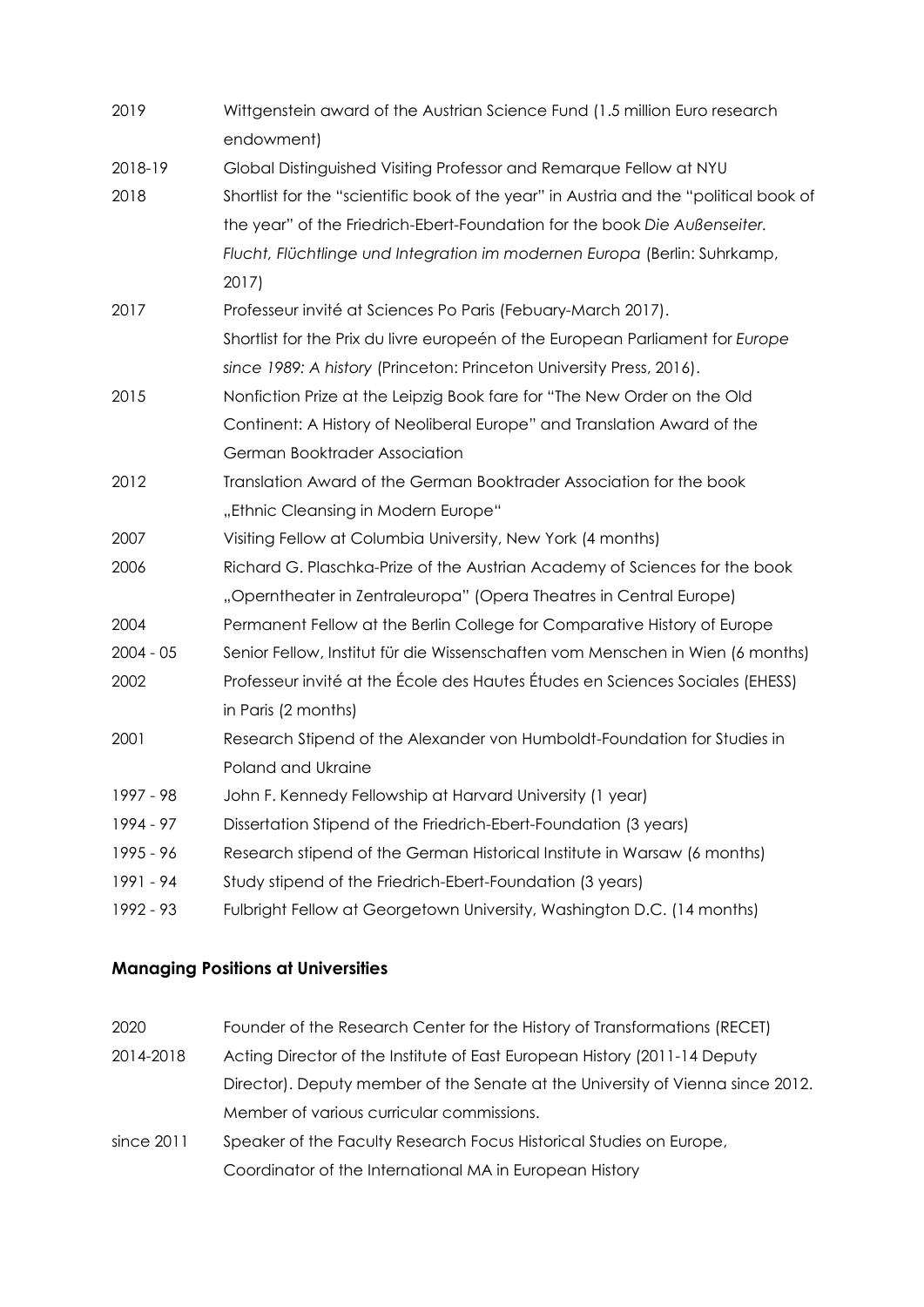2007-2010 Member of the Commission for Communication at the EUI, Member of the Selection Committee for Senior Fellowships at the HEC Department 2003-2006 Member of the Commission for the Reform of the MA-programs at the Faculty for Cultural Studies, European University Frankfurt/Oder Responsible for the Concept and the Accreditation of the MA-program "Culture and History of Central and Eastern Europe", Member of the Commission for the MA-program ".European Cultural History"

#### **Referee and reviewer positions**

Referee for the ERC (European Research Council), ESF (European Science Foundation), EURIAS (European Institutes for Advanced Study), DFG (German Research Foundation), Volkswagen-Foundation, DAAD (German Academic Exchange Service), Robert Bosch Foundation, Thyssen-Foundation, FWF (Austrian Science Fund), OEAD (Austrian Academic Exchange Service), Swiss National Fund, GAČR (Czech Science Fund)

Anonymous reviewer for the journals *American Historical Review* (USA), *Journal of Modern History*, *Journal of Modern European History*, *European History Quarterly* (UK, also member of the Advisory Board), *Contemporanea* (Italy), *Central European History* (USA), *Slavic Review* (USA) as well as for several University Presses, e.g. Princeton UP, Stanford UP, Cambridge UP

Member of the Editorial Boards of *Kwartalnik Historyczny, Roczniki Dziejów Społecznych i Gospodarczych* (Poland), *Ukraina Moderna* (Ukraine), *Zeitgeschichte* (Austria), *East Central Europe* (Hungary), *Passato e Presente* (Italy), *Austrian History Yearbook* (USA). Member of the Collegium Carolinum (since 2019).

Tenure Evaluator for several Ivy-League-Universities in the US, the NYU and the Catholic University of America.

**Languages** Native German, English, Polish, Italian and Czech fluently Good knowledge of French and Russian Passive knowledge of Ukrainian and Slovak Good reading capability of Croatian, Slovenian, Catalan, Spanish and Latin Basic knowledge of Turkish

## **Personal Details**

Born in Austria on May 16th, 1967, citizenship German and Austrian (honorary) Elementary school education in Istanbul, Turkey, Secondary education at Benediktinergymnasium Ettal, Bavaria. Married, four children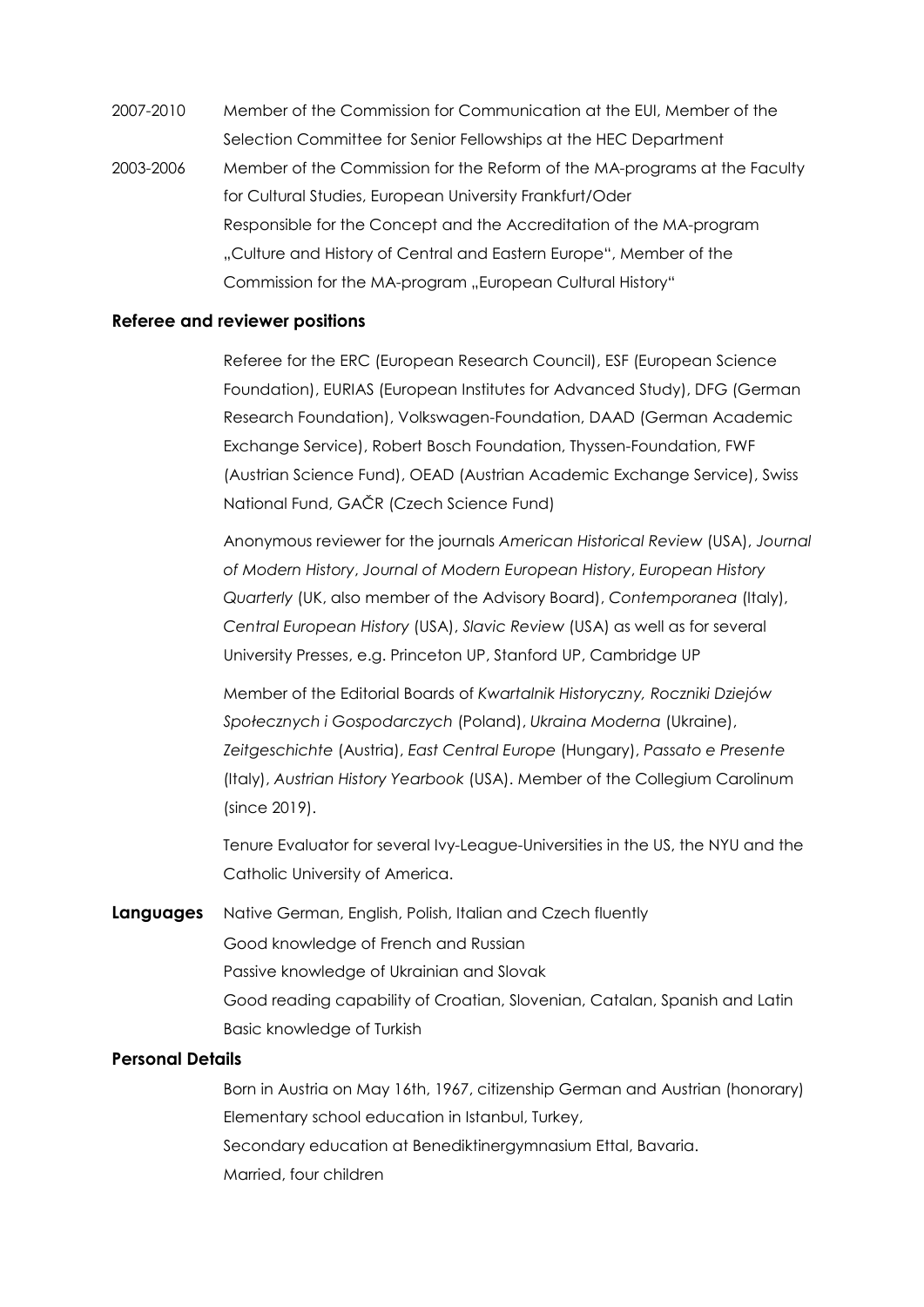## **Public Lectures and Keynote Speeches**

#### 1) In the United States

Harvard University (1995, 1997, 1998, 2002, 2007, 2013, 2016), Princeton University (2002, 2015) Columbia University (1999, 2000, 2004, 2007, 2019), Brown University (2002, 2016), Yale University (1995), University of Pennsylvania (2016, 2019), Georgetown University (1995, 2002, 2014), Berkeley University (2019), Indiana University (2019), University of Minnesota (2019), Annual Convention of the American Historical Association (1999, 2020), Annual Convention of the American Association for the Advancement of Slavic Studies/ASEEES (1999, 2004, 2013, 2015, 2016, 2018, 2019).

### 2) In Europe

Germany: Deutscher Historikertag (2000, 2002 and 2006); multiple times at Free University Berlin, Humboldt University in Berlin, University of Cologne, University of Munich, University of Bielefeld, University of Jena, University of Leipzig and University of Freiburg, ZZF Potsdam, Centre Marc Bloch

France: Ecole des Hautes Études en Sciences Sociales in Paris (2002), CNRS (2003), Sorbonne (2003, 2004, 2005), Sciences Po (2015, 2016, 2017), University of Nancy (2017)

Italy: University of Padova (2009), University of Genova (2018)

Netherlands: University of Amsterdam (2001), University of Utrecht (2017)

Austria (prior to my tenure in Vienna): Austrian Academy of Sciences (2004), University of Vienna and University of Graz (2002 and 2005)

Czech Republic: Charles University Prague (1999, 2003, 2004, 2020), Czech Academy of Sciences (1999, 2016)

Slovakia: Central European Forum (2018), Austrian Cultural Forum (2016)

Hungary: Central European University in Budapest (multiple times)

Croatia: Academy of Sciences (2007)

Poland: Polish Academy of Sciences in Warsaw (1996 and 2003), University of Warsaw (2011, 2015, 2020), Convention of the Association of Polish Historians (2014)

Ukraine: Ukrainian Academy of Sciences (2004, 2006, 2017). 2011 and 2012 in the framework of the RESET summer and winter schools), Kyiv Biennale (2019)

Russia: State University Kaliningrad (2003), Russian Academy of Sciences (2001)

In Asia: National University of Vietnam in Hanoi (2012), Fudan University Shanghai (2009) University of Kolkata and Goethe Institute in New Delhi (2008)

#### Selected Topics (since 2002)

*The History of Refugees in an Enlarged Europe* / *Refugees in European History since 1492* (Rutgers University, 29.10.2018; University of California at Berkeley, 15.2.2019; University of Pennsylvania, 26.3.2019; Vanderbilt University, 28.3.2019; Columbia University, 4.4.2019; University of Minnesota, 10.4.2019; Indiana University, 11.4.2019, Gerry-Feldman Memorial Lecture at the GHI in Washington 15.10.2020, Keynote at the Junges Forum "(Post)Migration und Konflikte at the Centre Marc Bloch on 10.1.2021)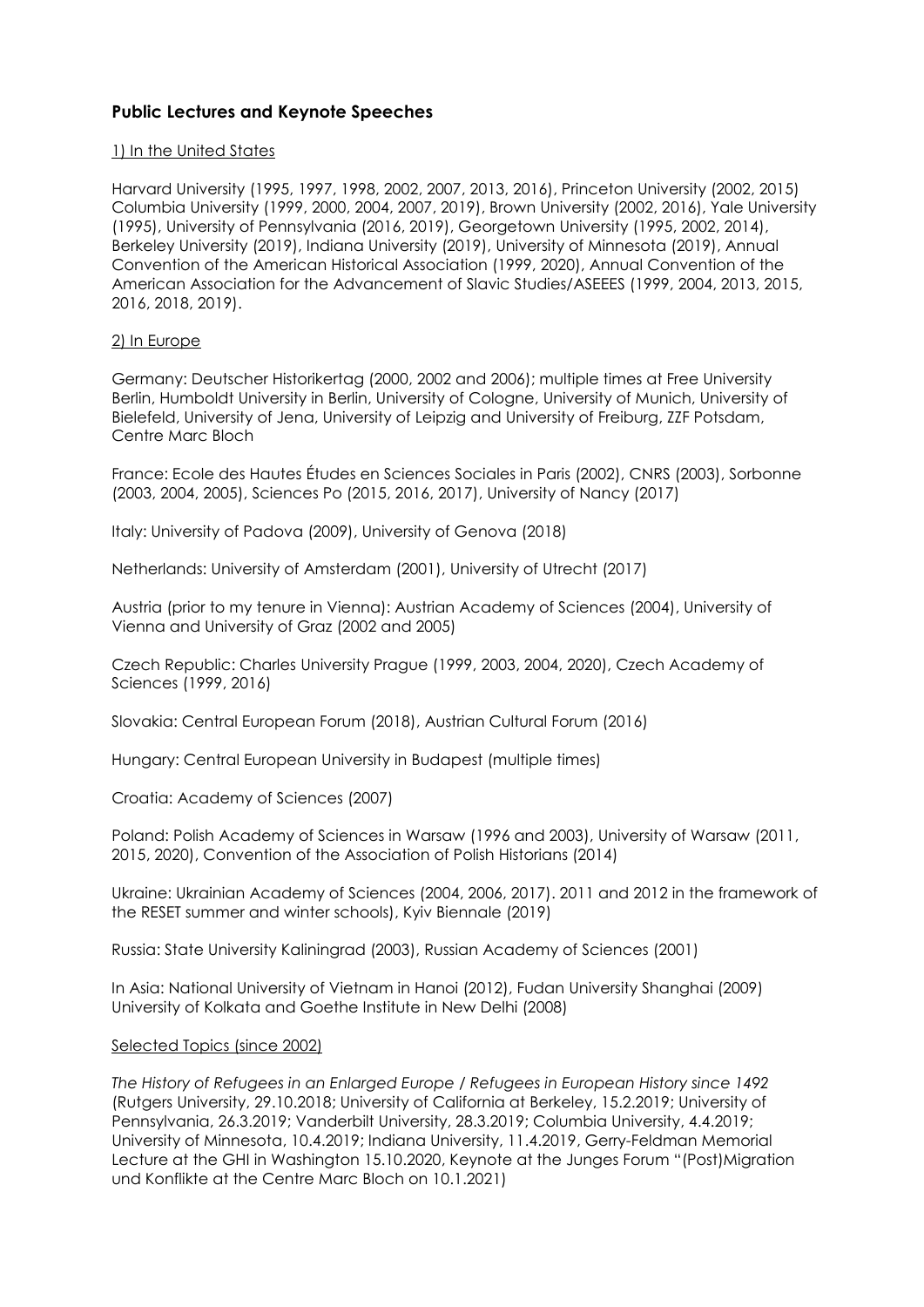Druhý život habsburské monarchie v Československu. Poznámky ke kontinuitám po převratu 1918, Lecture at the University of Brno, 2.10.2019 (in Czech)

Das andere Ende der Geschichte: 1989, der globale Neoliberalismus und seine illiberalen Folgen (Keynote at the Congress of the German Association of Sociology, Jena, 26.9.2019 and at the German Association for East European Studies, 14.3.2019, University of Warsaw, 10.12.2020 (in Polish)

*Europa 1918/2018: Zwischen Integration und Desintegration* (Keynote at the conference "Dialog in der Mitte Europas" of the Bernhard-Bolzano-Society, Brno, 23.3.2018)

*Die Außenseiter. Flucht, Flüchtlinge und Integration im modernen Europa* (book tour with multiple lectures and panel discussions in Germany, Belgium, the Netherlands, France, Poland and Slovakia; October 2017-April 2018)

*Die Transformation von unten* 

(Keynote for the conference "Zur Gesellschaftgeschichte des Umbruchs. Lebenswelt und Systemwechsel vor, während und nach 1989", Zentrum für Zeithistorische Forschung Potsdam, 22.6.2017)

*1989 and the global hegemony of neoliberalism* / *Neoliberalism in historical perspective* Lectures on the occasion of the publication of the book *Europe since 1989. A history* (Oxford University, 13.9.2016; EUI Florence, 3.10.2016; Brown University, 10.11.2016; Harvard University 14.11.2016; NYU, 15.11.2016; University of Pennsylvania, 16.11.2016; ASEEES-Convention, 19.11.2016, University of Maastricht, 14.2.2017; Sciences Po, 8.3.2017; University of Nancy, 14.12.2017 (in French); University of Utrecht, 15.2.2018, University of Genova, 30.5.2018 (in Italian)

*Nach dem Neoliberalismus. Die Herausforderung der Flüchtlingsintegration* (Frankfurt, Römerberggespräche, 12.3.2016)

*On the "British Track": Contractual Ethnic Cleansing 1919-1948* (Koper, conference "Population transfers in 20th century Europe. The case of Istria", Keynote Speech, 26.4.2014)

*Standortbestimmung und Entwicklung der Sozialgeschichte seit den 1990er Jahren*  (Vienna, workshop "Social History Reloaded", 5.11.2015)

*The new order on the old continent – economic reform in Eastern Europe in a pan-European perspective* 

(Keynote at the Austrian National Bank on the occasion of the 10th Conference of the South-East European Monetary History Network, 1.10.2015)

*Wächst Europa auseinander? Der Süden als neuer Osten*  (Vienna, Karl-Renner-Institut, 15.9.2015, and University of Basel, 2016)

*Ukraine in Postcommunist Transformation* 

(Kharkiv, Public Speech for the Project Meeting "Region, Nation and Beyond: Interdisciplinary and Transcultural Reconceptualization of Ukraine," 25.6.2015)

*Groping in the Dark. Expectations and Predictions 1988-1991* (Keynote for the conference "Into The Open. 1990 – The First Year Of Transition", Imre-Kertesz-Kolleg, Jena, 11.6.2015.)

*The Transatlantic Dimension of Neoliberalism: The Washington Consensus and the Beginnings of the Polish and Czech Transformation*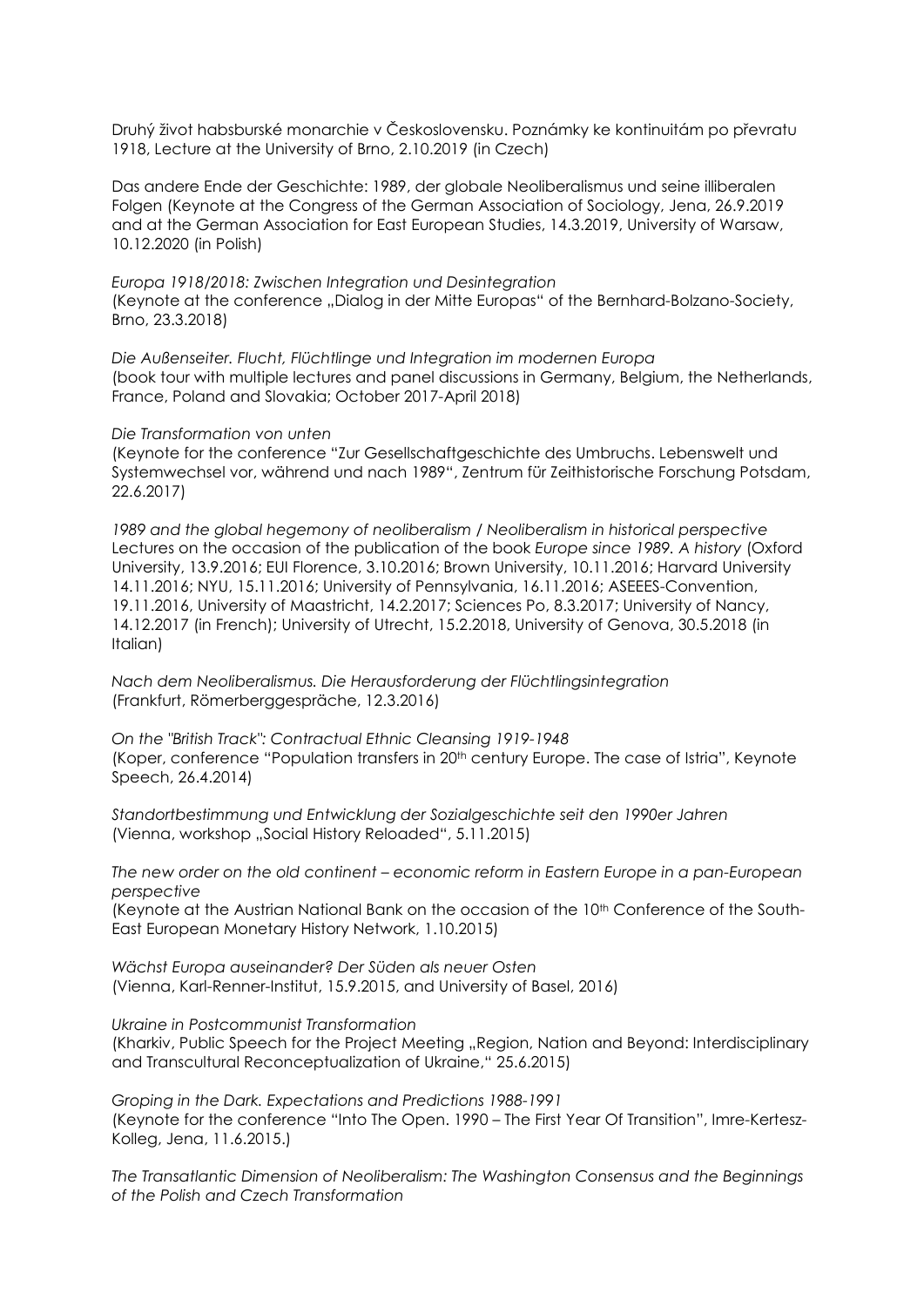(conference "Rethinking Transatlantic Relations" of the Remarque Institute at NYU, 14.3.2015)

*Transformacja z perspektiwy historycznej: Biedne wsie, bogate metropolie* (Szczecin, lecture at the final panel of the 19th Polish Historians' Convention "25 lat po Jesieni Narodów w Europie Środkowej 1989-2014", 20.9.2014 – in Polish)

*Nationalismus in der Oper* (lecture for the Festspiel-Dialoge 2014 "Ästhetizismus und Barbarei. 1914-2014" at the Salzburger Festspiele, 31.7.2014)

*Die neue Ordnung auf dem alten Kontinent. Revolution, Transformation und Neoliberalismus in Europa seit den 1980er Jahren*

(Carl-Friedrich-von-Siemens-Foundation Munich/Graduiertenschule für Ost- und Südosteuropastudien, 23.6.2014; variations of the lecture: Zeitgeschichtliches Colloquium Jena, 15.4.2015; Charles University Prague, 11.5.2015; literary symposium "Europa: Mythos oder Vision" in Wiesbaden, 17.9.2015)

*Poor Berlin, Boomtown Warsaw. The Transformation of Central European Metropoles since the 1980s* (Harvard University, Center for European Studies, 20.11.2013)

Impulse statement *"The Contested Memory of 1989"* for the Roundtable "Historical Memory and Transitional Justice in Postcommunist Europe" (Harvard University, Davis Center for Russian and Eurasian Studies, 19.11.2013)

*Ostmitteleuropa im Zeitalter des Neoliberalismus. Die Transformation aus historischer Sicht* (Leipzig, GWZO, 13.6.2013)

*Reconciliation Processes in Comparative Perspective* (Lecture and Teaching Module at the Global Politics Fall School Vietnam 2012: "Common Challenges in Diverse Settings: Regional Cooperation in Europe and Asia", 1.-14.10. 2012, at the National University of Hanoi)

*From the "Eastern Block" to the "New Europe". The Transformation in Historical Perspective.* (University of Vienna, Keynote Speech for the 6th Graduate Conference in European History, 2.5.2012)

*Das Ende des alten Mitteleuropas. Zwangsmigrationen auf dem Gebiet des ehemaligen Habsburgerreiches 1938-48*

(conference "Mitteleuropa? Zwischen Realität, Chimäre, Konzept", Prague, 25.-26.10.2011)

*Differenciation vs. Universalization: Ethnic Cleansing and Genocide Studies* (University of Vienna, Der Holocaust und die Geschichte der Völkermorde im 20. Jahrhundert, 24./25.10.2011)

*Historicizing Transformation. International Convergence and intra-national divergence* (public lecture, IWM Vienna, 16.10.2011)

*Vom mittelalterlichen Nationsbewusstsein zum modernen Nationalbewusstsein. Das Beispiel Schlesien* (ÖAW, 9.10.2011)

*Vom Ostblock zum neuen Europa. Die Transformation aus historischer Sicht.* (Inaugural lecture at University of Vienna, 22.4.2011; Regensburger Vorlesung, University of Regensburg, 20.6.2012; Deutsches Polen-Institut Darmstadt, 4.9.2013)

*International Diplomacy and Ethnic Cleansing* (Diplomatic Academy, Vienna, 12.4.2011)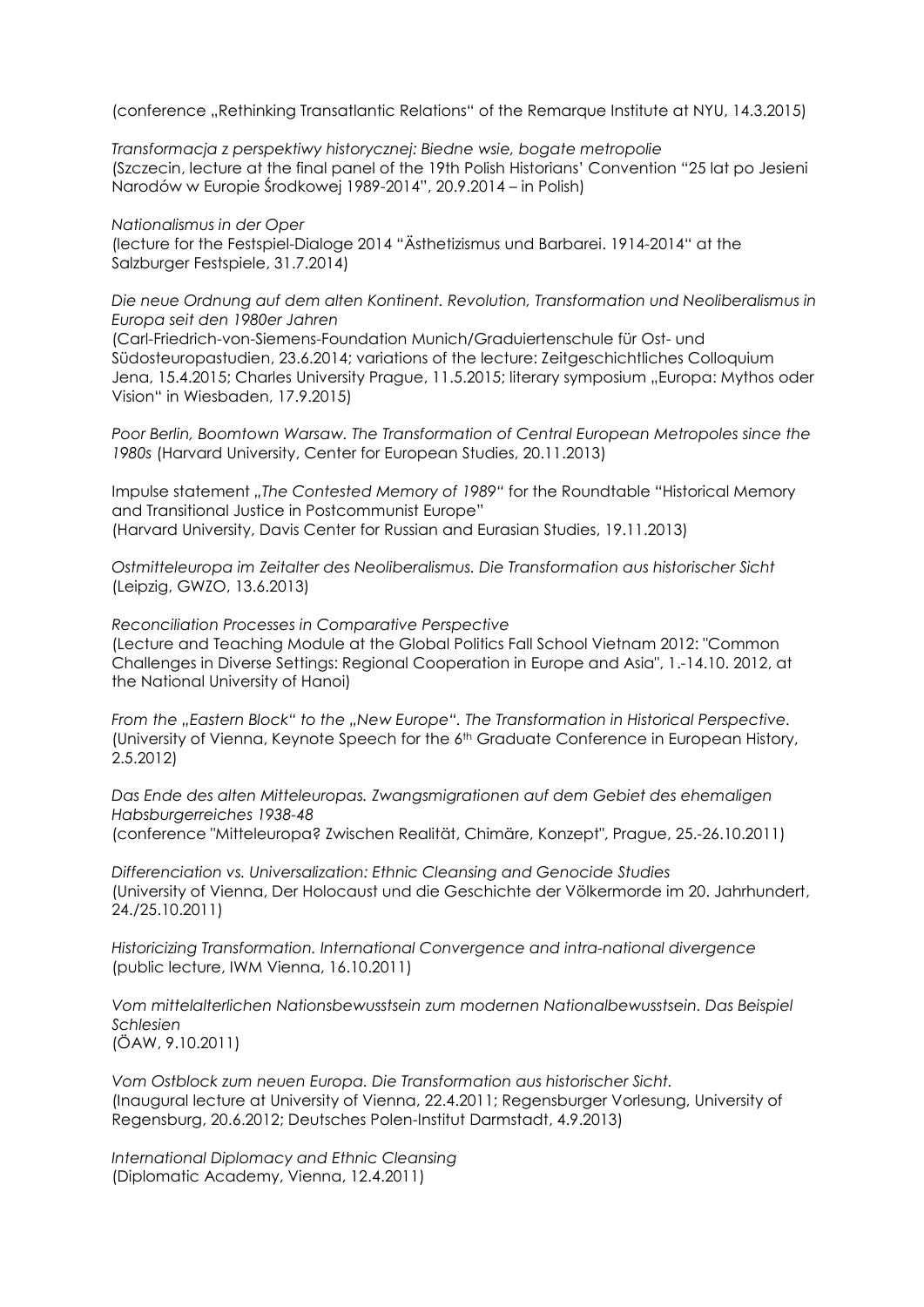*The History of Civil Society*

(Lecture and Seminar at the Global Politics Summer School at Fudan University, Shanghai, 24.8.2009)

*Migration History in European Perspective* (Opening Lecture at the Third Annual Graduate Conference in European History (GRACEH) in Florence, 28.5.2009)

*Migration History in European Perspective* (Opening Lecture of the Third Annual Graduate Conference in European History (GRACEH) in Florence, 28.5.2009)

*"Ethnische Säuberungen" im 20. Jahrhundert und die europäische Moderne* (University of Cologne, 26.1.2009, in the framework of the Public Lecture Series on "European Modernity")

*Spazi di cultura. Opera italiana e tedesca a confronto* (University of Padova, 13.1.2009)

*Die Geschichte des Musiktheaters als Zugang zur Gesellschafts- und Kulturgeschichte Europas* (Opening Lecture of the Conference "Die Gesellschaft der Oper. Kulturtransfers und Netzwerke des Musiktheaters in Europa, 22.-24.5.2008, at the Staatsoper Berlin)

*The Spoliation and Restitution of Jewish Property in Europe* (Columbia University, 25.4.2007)

*Ethnic Cleansing in 20th Century Europe. History and Memory* (Columbia University, 24.4.2007; Harvard University, 30.4.2007)

*Concepts of Transnational Historiography. Comparison, Transfer, Histoire Croisée* (lecture and seminar with Michael Werner at the Berlin College for Comparative History of Europe, 29.8.2006)

*Helden und Antihelden in der russischen und tschechischen Oper* (lecture at the 46th Deutscher Historikertag, Konstanz, 21.9.2006)

*Between East and West. The Political and Cultural Geography of Europe since the Enlightenment* (Keynote speech at the Viadrina Summer University 2006, 26.6.2006)

*Central Europe from a postcolonial perspective. The German and the Habsburg Empires in Comparison* (Sorbonne, Université Paris IV, 8.12.2005)

*Der Themenkomplex der Vertreibung aus deutscher und polnischer Sicht* (Keynote speech for the 31st annual convention of the German-Polish Schoolbook Commission on 30.5.2005 in Szczecin)

*Smetana and the Myth of the Czechs as a Musical Nation* (History Department, CEU Budapest, 23.3.2005)

*Überlegungen zu einer transnationalen Geschichte Zentraleuropas* (Institut für die Wissenschaft vom Menschen in Vienna, 22.2.2005)

*European History as Migration History*

(Keynote Speech at the 5<sup>th</sup> Eustory Annual General Assembly & Symposium "Commemorating 20th Century Migration in National Societies" in Warsaw, 28.1.2005)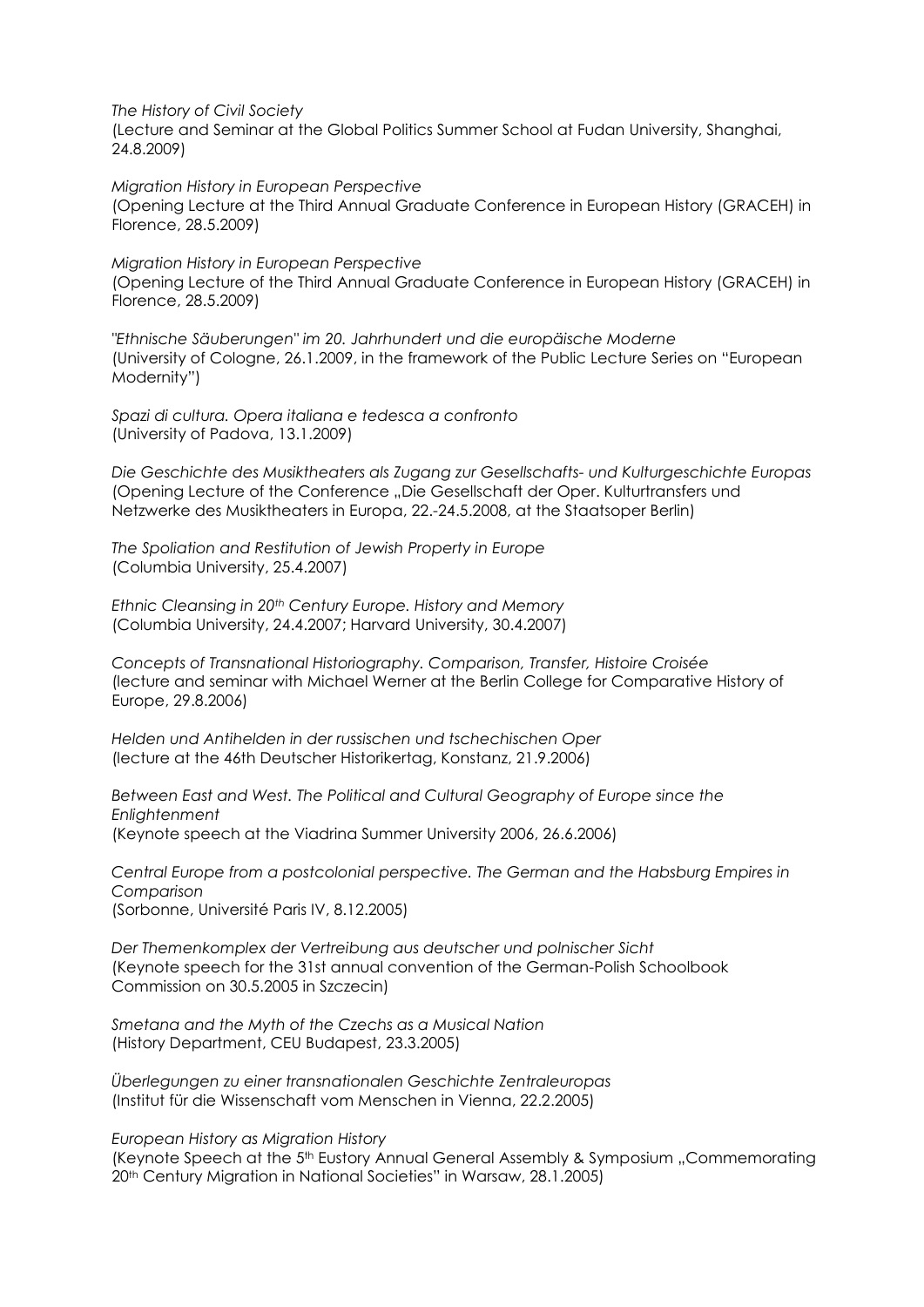*The Politics of Opera: The Music Theatre as a Means of Emancipation in 19th Century Central Europe*  (Columbia University, 8.12.2004)

*Im Zentrum der Gesellschaft. Operntheater im mittleren Europa 1815-1914* (Austrian Academy of Sciences, 15.11.2004)

*Die Historizität des Vergleichens und die Bedeutung der raumübergreifenden Kommunikation in der europäischen Moderne* (WZB Berlin, 4.6.2004)

*Between War and Peace. Continuities and Discontinuities in the Inter-ethnic Relations in L´viv in the late 19th and 20th Century*  (Ukrainian Academy of Sciences in Kyiv, 24.5.2004)

*German as Imperial History. The German Empire of 1871 in the Context of the Continental Empires of Europe*  (CEU in Budapest, 14.5.2004)

*"L ́obligation de se determiner": le conflit germano-polonais en Haute-Silesie* (Sorbonne/Université Paris IV at the Conference "La destruction des confins: bouleversements historiques, nostalgies, esthétiques périphériques des années 1930 B nos jours", 5.3.2004)

*Probleme der Staats- und Nationsbildung in Ostmittel- und Südosteuropa. Eine historische Analyse vor aktuellem Hintergrund* ("Balkan-Forum" of the German Ministry of Foreign Affairs and the Bertelsmann Foundation, 24.11.2003)

*Teatr i Polityka. Teatr Polski w Lwowie 1842-1914*  (Institute of History at the Polish Academy of Sciences, 31.10.2003 – in Polish)

*Vom Vergleich zur Histoire Croisée. Transnationale Ansätze zur deutschen und ostmitteleuropäischen Geschichte* (Inaugural lecture at the European University Frankfurt/Oder, 8.7.2003)

*National Operas in Germany and East Central Europe in the Long 19th Century* (Harvard University, 1.5.2002)

#### **Other Academic Activities**

Organisation of conferences, roundtables and summer schools

Co-organized multiple conferences and panels at ASEEES conventions and the Congress of the German Association of Sociology related to my projects "Transformations from Below" and "Volunteerism" (see externally funded projects)

Roundtable on my book "Refugees in Europe since 1492" at the ASN Convention 2019 and the AHA Convention 2020

Co-convener of the World Congress of the Association of Borderland Studies in Vienna and Budapest (2018)

Co-organized the workshop "Falling Behind and Catching up. Southeast Europe and East Central Europe in Comparison" (23.6.2016, in cooperation with the Wiener Institut für internationale Wirtschaftsvergleiche)

Co-organized the international workshop "Social History Reloaded" (5.11.2015, in cooperation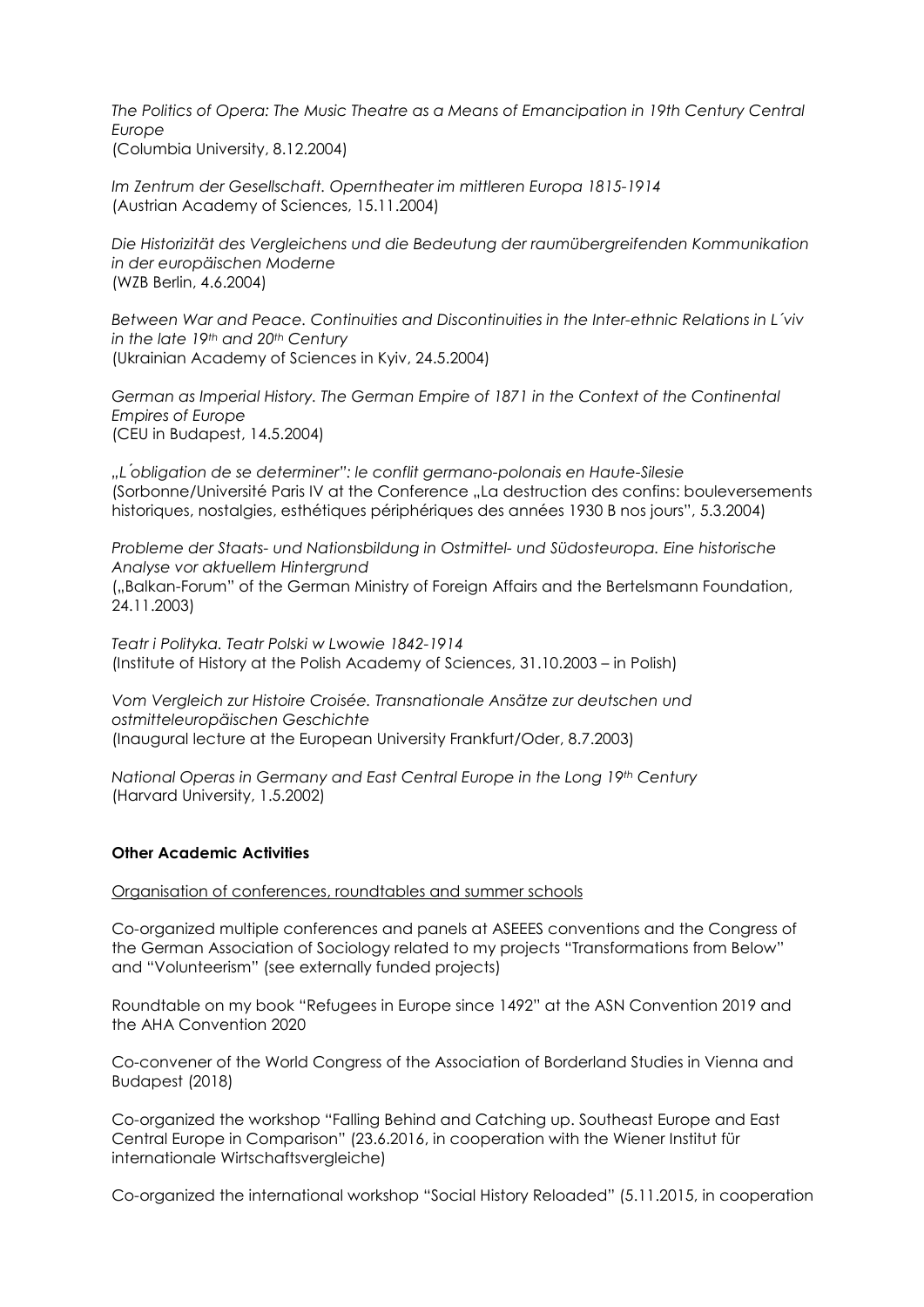with Peter Becker and Gerhard Botz)

Co-organized the 9<sup>th</sup> Annual Graduate Conference in European History (GRACEH), "Crisis and Solidarity in European History" (University of Vienna, 23.-25.4.2015)

Organized the roundtable "How revolutionary were the changes since the 1980s? The transformation of Eastern Europe in historical perspective" (45<sup>th</sup> ASEEES Convention, Boston, 21.11.2013)

Co-organized the international workshop "Loopholes in the Iron Curtain. Economic Contacts between Eastern and Western Europe since the 1970s" (University of Vienna, 18.-19.4.2013, in cooperation with the Imre-Kertész-Kolleg, University of Jena, and the IWM, Vienna)

Co-organized the international conference "Homogenizing South-Eastern Europe. Balkan Wars, Ethnic Cleasing and Postwar Ethnic Engineering since 1912" (University of Vienna, 08.11.- 10.11.2012)

Co-Organized the 6th *Graduate Conference in European History* (Graceh) "Transformation in European History. Preconditions – Processes – Perceptions" (University of Vienna, 3.-5.5.2012, in cooperation with the CEU Budapest and the EUI Florence)

Organized the conference "Kulturpolitik und Theater in europäischen Imperien. Der "Kulturstaat Österreich" im internationalen Vergleich" (University of Vienna, 19.-20.11.2010)

Co-organized the Workshop "History of the Cold War" (EUI Florence, 10.3.2010)

Co-organized an international conference for the 40<sup>th</sup> anniversary of the journal European History Quarterly "European History Today: New Perspectives in Europe and the World", UCL, Birkbeck College, 17.-18.9.2009

Organized the "Oral History Workshop" with Lutz Niethammer, EUI, 9.2.2009

Organized the workshop "Gli Internati Militari Italiani", EUI, 6.2.2009

Co-organized the "Third Annual Graduate Conference in European History (GRACEH)" (in cooperation with the CEU Budapest and the Berlin College for Comparative History), EUI, 28.- 30.5.2009

Co-organized the Workshop "Representations of Jews in the Contemporary European Popular Culture", EUI Florenz, 24.-26.11.2008

Directed and co-organized the conference "The Impact of 1989 on Europe: Structural Integration but Ideational Divergence? Interdisciplinary conference on the occasion of the 20th anniversary of 1989", EUI, 6.-8.11.2008

Co-organized the conference "State Socialism and "transnational interspaces" 1956-1989" (In cooperation with the University of Warsaw and the University of Jena, EUI, 18.-21.9.2008

Directed and co-organized the conference "Die Gesellschaft der Oper. Kulturtransfers und Netzwerke des Musiktheaters in Europa", HU Berlin, Staatsoper and Komische Oper Berlin, 22.- 24.5.2008

Co-organized the conference ..How European is the Opera? The Musical Theatre as a Cultural Topography Europe (mostly in German) (in cooperation with the Austrian Academy of Sciences, March 1-2, 2007)

Organized the conference "The Nationalization of Cities in the 20<sup>th</sup> Century. East Central Europe and Palestine/Israel Compared" (Berlin College of Comparative History, September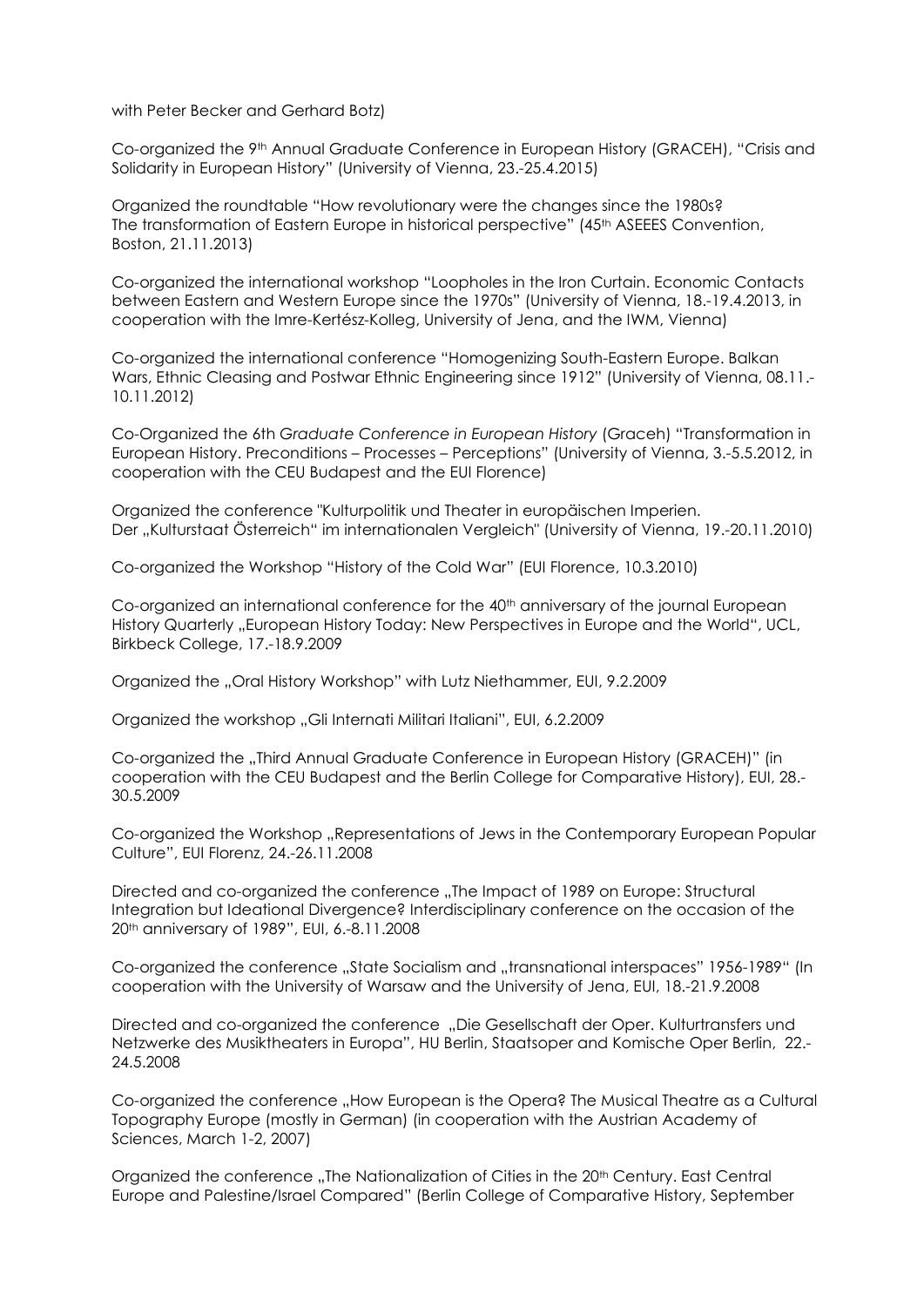17-18, 2007)

Co-organized the conference "Property and Memory in the German-Polish-Jewish Triangle" (in cooperation with the Center for Contemporary History in Potsdam, February 2-3, 2007).

Co-organized the conference "Musical Theatre as High Culture? Discourses on Opera and Operetta during the Late 19th Century" (in cooperation with the Croatian Musicological Society, Zagreb, November 24-25, 2006)

Co-organized the *Viadrina Summer University* on "Border Cultures" (Interdisciplinary summer term for international graduate students and postdocs at the European University Viadrina, June 26-July 14, 2006)

Co-organized the conference "Opera as a Place of Representation. European Opera Houses in the 19th Century in Comparison" (in cooperation with Central European University, Budapest, October 13-14, 2005)

Co-organized the *Viadrina Summer University* on "Oppositional Cultures" (Interdisciplinary summer term for international graduate students and postdocs at the European University Viadrina, June 20-July 10, 2005)

Organized the Roundtable "Sounds as Identity Symbols: The Potential for a "Musical Turn" in the Study of Modern Eastern Europe" at the 36th Annual Convention of the American Association for the Advancement of Slavic Studies (AAASS), 4.-7.12.2004 in Boston

Organized and directed the Panel "Music in History: Society, Music and Cultural Nationbuilding in the `long´ 19th Century" at the International Convention of the *Gesellschaft für Musikforschung* in Weimar about "Musik und Kulturelle Identität", 16.-21.9.2004

Co-organized a conference about "Memory vs. Enlightenment. The Legacy of Expulsions in Present Day Europe" in June 2003 at the University in Frankfurt/Oder

Co-organized a conference about "`Aryanization' and Restitution in a Comparative Perspective: The question of Jewish Properts Stolen under Nazi occupation in Europe at the Center for Comparative History of Europe (January 2002)

Organized a conference (in German and English) about "The Boundaries of Nations and Nation States: Regionalisms in European Intermediate Areas from the Mid 19<sup>th</sup> to the end of the 20th Century" at the Center for Comparative History of Europe (February 2001)

Co-organized a workshop (in German, Polish and Czech) about "The Limits of Nations: The Change of Identities in Upper Silesia in Early Modern and Modern History" at the Herder-Institute in Marburg (November 2000)

Organized a workshop (in German) about "Violence in National Conflicts in Europe: Factors of Escalation and De-Escalation in the 20th Century in Comparison" at the Center for Comparative History of Europe (May 2000)

Organized a one day workshop about "Historical Memory and its Role for International Relations: A Comparison between Western and Eastern Europe" co-sponsored by the Center for European Studies and the Ukrainian Research Center at Harvard University (May 1998)

Co-organized the weekly public lecture and seminar about Comparative European History at the Center for Comparative History of Europe in Berlin (1998-2002)

Organized a two day conference (in Polish, German and Czech) about "The Consequences of Forced Migration for the Postwar History of Central and Eastern Europe" in Gliwice, Poland (November 1997)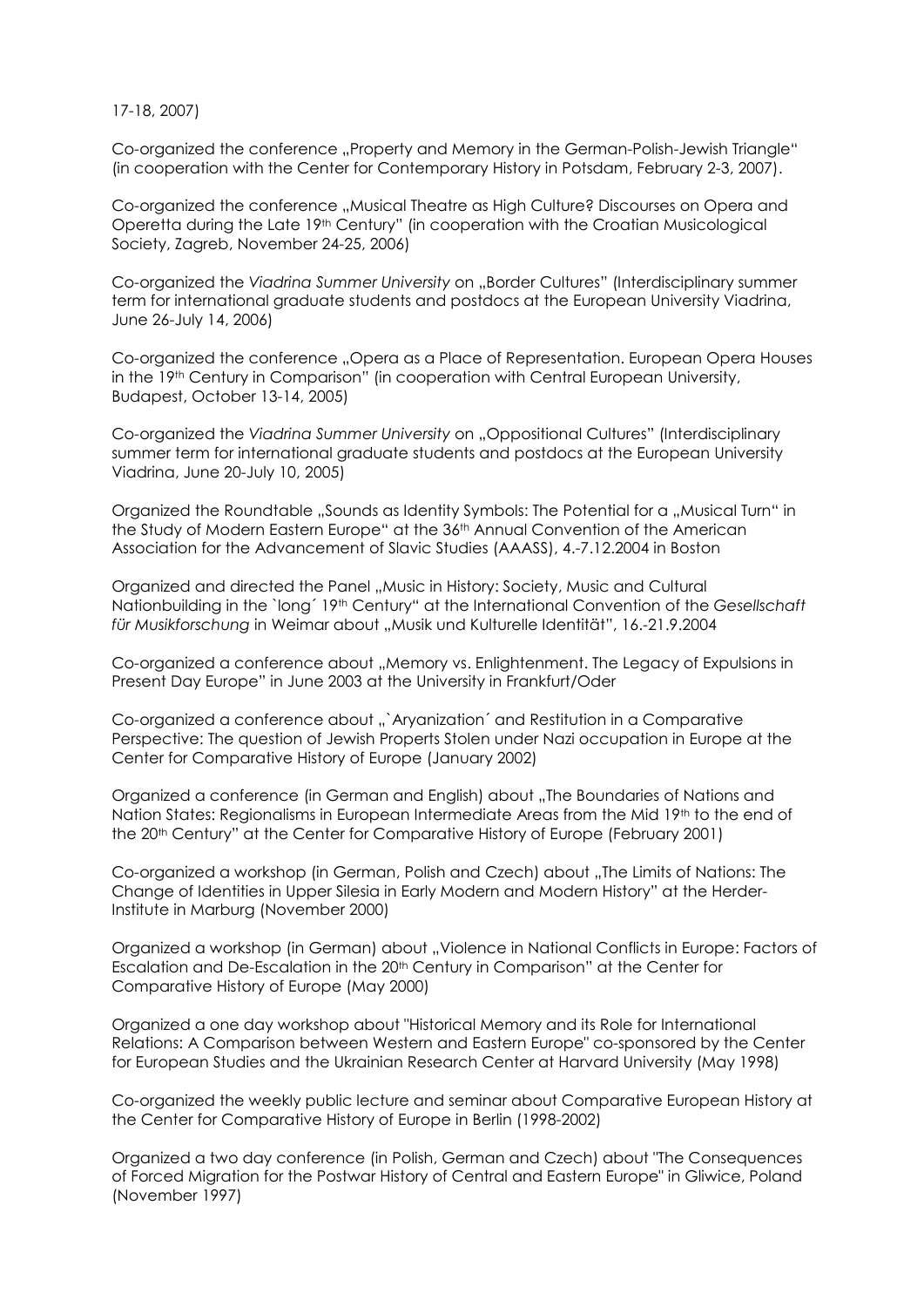Organized and taught a one week intensive seminar for graduate fellows of the Friedrich Ebert Foundation about the history and the transformation of the Czech Lands (Sept. 1996)

#### Activities in institutions and associations

Member of the Editorial Board of the journal *Austrian History Yearbook* (since 2017)

Managing editor of the book series "Musikkulturen europäischer Metropolen im 19. und 20. Jahrhundert" (since 2006)

Member of the board and co-editor of the book series "Frankfurter Studien zur Wirtschaftsund Sozialgeschichte Ostmitteleuropas" (since 2004)

Member of the Advisory Board of the international research project ..Die Stiftung "Erinnerung, Verantwortung und Zukunft" und ihre Partnerorganisationen" (2008-2012)

Member of the Advisory Board of the journal *East Central Europe* (since 2011)

Member of the Advisory Board of the journal *Kwartalnik Historyczny* (since 2011)

Member of the Advisory Board of the journal *Roczniki Dziejów Społecznych i Gospodarczych* (since 2011)

Member of the Advisory Board of the international Graduiertenkolleg "Sozialistische Diktatur als Sinnwelt" (2007-2010)

Member of the Advisory Board of the journal *European History Quarterly* (since 2008)

Member of the Advisory Board of the international research project "Schleichwege im Sozialismus. Inoffizielle Begegnungen und Kontakte sozialistischer Staatsbürger 1956-1989" (2006-2008)

Selection and mentoring of the "Fritz-Stern-Fellows" established by the University of Wrocław and the European University, Frankfurt/Oder (2005-2007)

Editor of several volumes of the book series "Synthesen. Probleme europäischer Geschichte" (2004-2007)

Selection and mentoring of the fellows of "Ukraine-Program" at the European University Frankfurt/Oder (2003-2007)

Member of the Advisory Board of the journal *Ukraina Moderna* (since 2006)

Selection Committee for the John F. Kennedy-Fellowship at the Center for European Studies, Harvard University (2005)

Expert (Sachverständiger) for the Bundestagsausschusses für Bildung, Forschung und Technologiefolgenabschätzung zur Öffentlichen Anhörung am 22.3.2004 über die Arbeitsbedingungen an deutschen Hochschulen

"Balkan-Forum", Bundesministerium für Auswärtige Angelegenheiten der Bundesrepublik Deutschland and Bertelsmann-Stiftung (2003 und 2004). Expertise about "Probleme der Staatsund Nationsbildung in Südosteuropa im 19. und 20. Jahrhundert"

Member of the Deutsche Gesellschaft für Osteuropakunde (since 2002)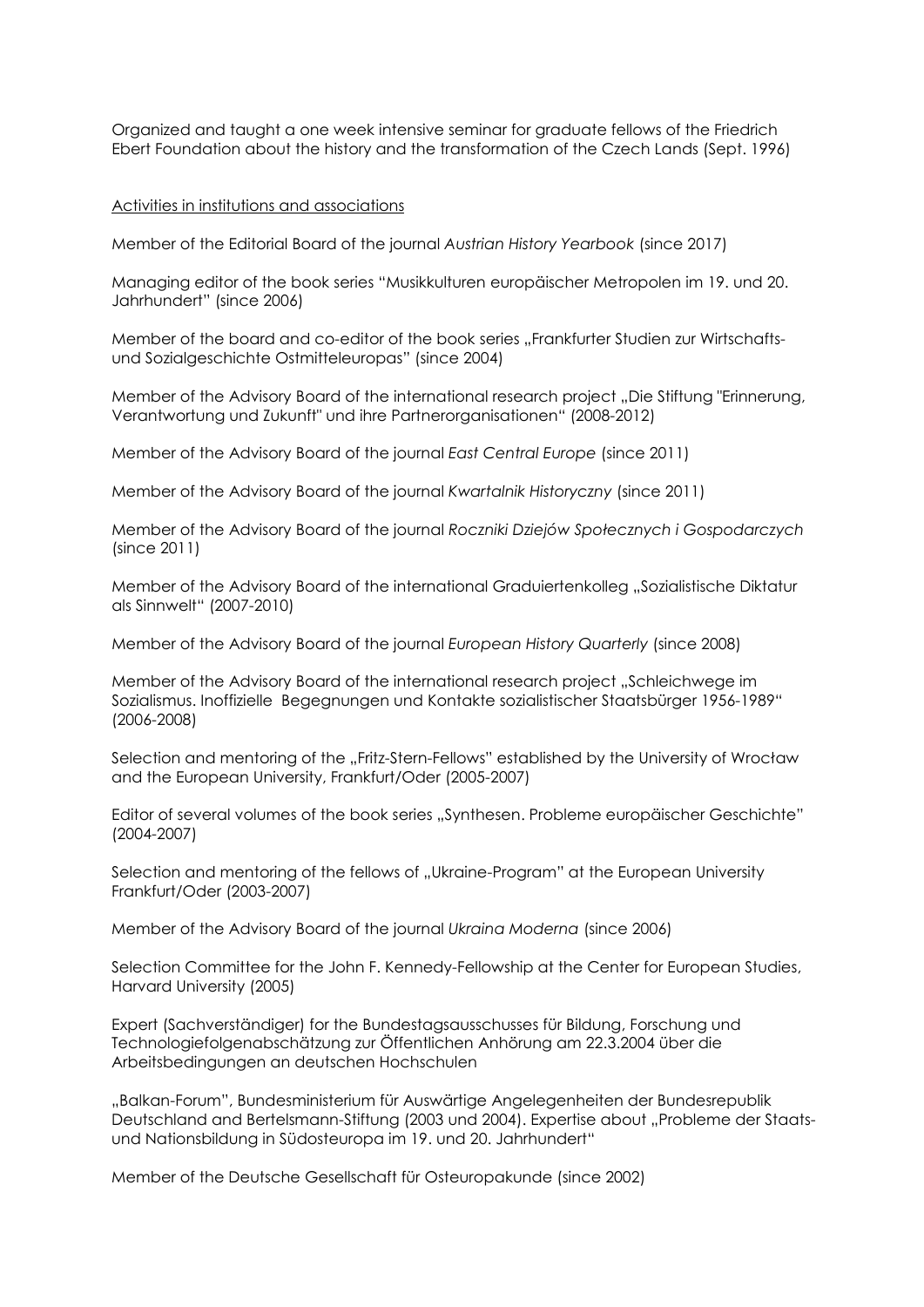### **Externally funded international research projects**

#### 1. At the University of Vienna

**"Research Center for the History of Transformations (RECET)"** Funding: Wittgenstein award of the Austrian Science Fund (FWF) Funding period: 2020-2025 Budget: 1.5 Mio. Euros

### **"Volunteering in Local Communities between Late Socialism and Liberal Capitalism: The History of Volunteer Fire Departments in Germany and East Central Europe"**

Funding institution: FWF and DFG (in cooperation with T. Linderberger, HAIZ, Dresden) Funding period: 1.3.2017-28.2.2020 Budget (in Vienna): 170,000 Euro

#### **Transformations from Below: Shipyards and Labour Relations in the Uljanik (Croatia) and Gdynia (Poland) Shipyards since the 1980s.**

Funding institution: FWF and DFG (in cooperation with Ulf Brunnbauer, IOS, Regensburg) Funding period: 1.4.2016-31.3.2018 Budget: (in Vienna) 231,000 Euros

#### **Doktoratskolleg "Galizien und sein multikulturelles Erbe"**

Funding institution: FWF Funding period: 36 Monate, 1.3.2013-28.2.2019 Budget: 1.4 Mio. for  $7/8$  applicants = ca. 350,000 Euros

#### **International research project "Ukraine – Region, Nation and Beyond"**

Funding institution: FWF (in cooperation with the DFG and the Swiss Science Fund) Funding period: 36 Monate, 1.3.2013-28.2.2015 Budget: 85,000 Euros

**International Conference "Homogenizing South-Eastern Europe. Balkan Wars, Ethnic Cleansing and Postwar Ethnic Engineering since 1912"**, 8.-10.11.2012 Funding institution: Robert-Bosch-Foundation Budget: 9,000 Euros

As host institution or co-applicant:

**"Economic Collectivism: Old and New. Lessons from the Communist and Post-Communist Experience"** Prof. János Mátyás Kovács Funding Period: 2019-2021 Budget: 170,000 Euros

**"Die smellscapes von Lublin. Eine Geruchsgeschichte Ostmitteleuropas im 20. Jahrhundert"** Herta-Firnberg-Stipend of the FWF, **Dr. Stephanie Weismann** Funding Period: 1.4.2018-3.3.2021 Budget: 228,720 Euro

**"Mehrsprachigkeit in der k.u.k. Armee und Zivilgesellschaft"** Elise-Richter-Stipend of the FWF, **Dr. Tamara Scheer** Funding Period: 1.10.2017-30.9.2020 Budget: 251,678 Euro

**"Intervision: Popular Music and Politics in Eastern Europe"** Lise-Meitner-Stipend of the FWF, **Dr. Dean Vuletic** Funding Period: 1.8.2017-31.7.2019 Budget: 162,180 Euro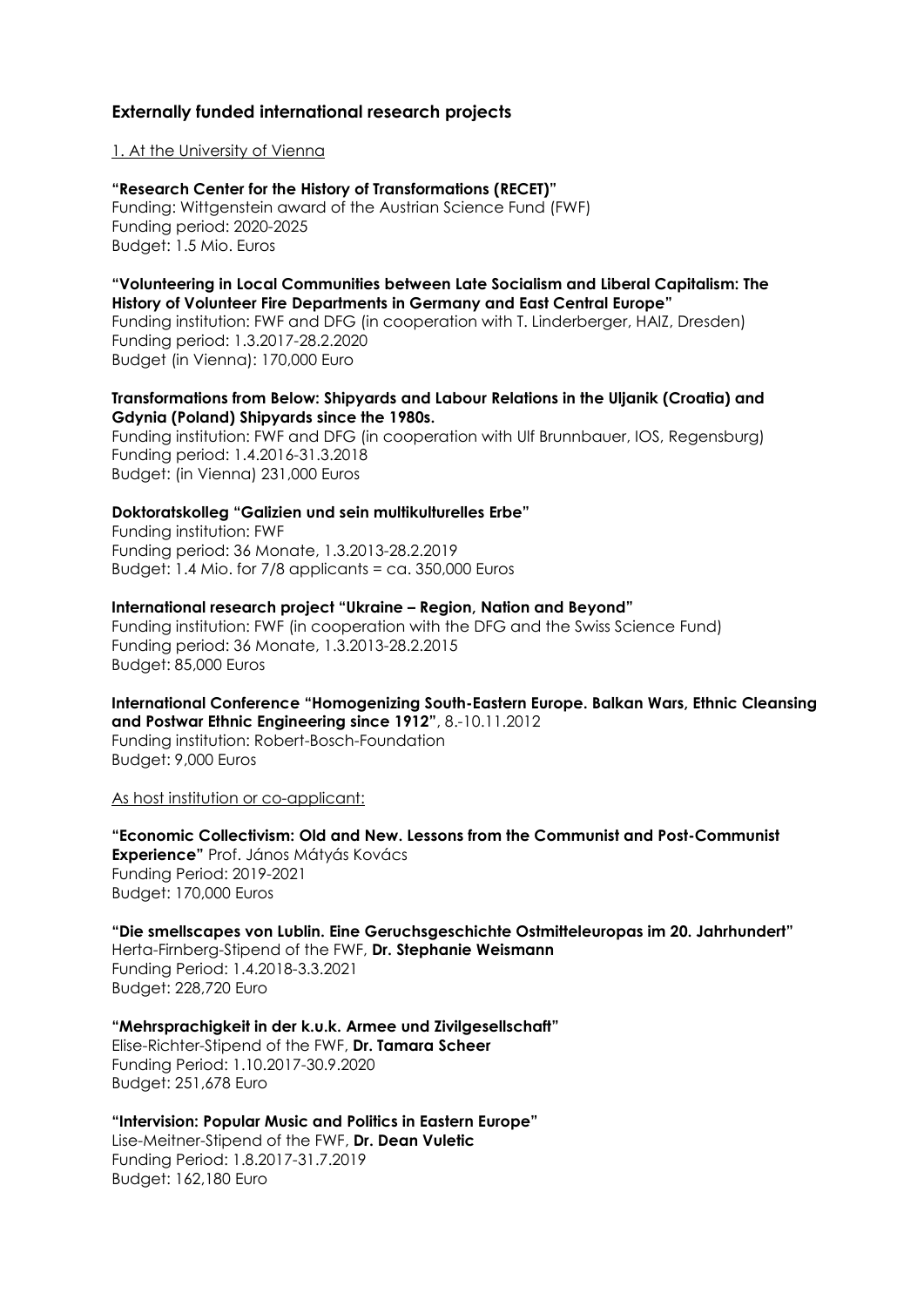#### **"Transnational nationalism. Far-Right Nationalist Groups in East Central Europe in the 20th and 21st centuries"**

Funding institution: Horizon 2020 programme of the EU, Marie Curie Fellowship, **Dr. Aga Pasieka**  Funding Period: 1.10.2015-30.9.2017 Budget: 178,157 Euros

#### **"Nationalising the Young in European Borderlands"**

Elise-Richter-Fellowship of the FWF, **Dr. Machteld Venken** Funding institution: FWF Funding period: 48 months, 1.5.2014-30.4.2018. Budget: 356,000 Euro

**"Eurovision: A History of Europe through Popular Music"**  Funding institution: 7. FP of the EU, Marie Curie Fellowship, **Dr. Dean Vuletic** Funding period: 24 months, 1.9.2013-31.8.2015 Budget: 240,300 Euro

### **"War Memories. Border Regions, Children & Migrants in Europe (1945-1970)"**

Lise-Meitner-Fellowship of the FWF, **Dr. Machteld Venken** Funding institution: FWF Funding period: 10 months, 1.6.2013-15.4.2014. Budget: 35,348 Euro

*The sum of the acquired external funding for University of Vienna is at the moment (2019) more than 4 million Euros. At RECET we have acquired projects externally funded projects (FWF, NCN, OENB) worth more than 1.1 million Euros* 

#### 2. At the European University Institute, Florence

#### **"Europe and Beyond: Transfers, Networks and Markets of Musical Theatre in Modern Europe"**

The project used the topic of music theatre as an approach to study European cultural history from the 18<sup>th</sup> to the late 20<sup>th</sup> century. A transnational European musical market developed which encompassed virtually all parts of the continent. This market created commonalities in perception and habits, in the patterns of tastes, and repertoires. As a transnational practice music and its institutions often bridged the political and social, regional and ethnic cleavages in Europe, but also provoked processes of demarkation.

The project concentrated on various agents of transfers: on singers, especially stars and ensembles, conductors, impresarios and their audiences. The perceptions of musical theatre among local audiences were driven not only by professional musicians, but by critics, writers and, from the beginning of the 20<sup>th</sup> century, increasingly by audiovisual media. New means of communication and travel greatly contributed to cultural exchanges as well. It was the aim of the project to explore exchanges within Europe and beyond its changing geographic and political boundaries, and to ask why some genres of culture were defined as European. The project thus followed a non-essentialist vision of European culture, which has to be understood as an often paradox and conflicting process.

The project was carried out in cooperation with partner institutions all over the continent: in Florence, Bielefeld, Berlin, Vienna, Paris, Graz, Budapest, Prague, Zagreb, Kyiv, Rome, Athens and Moscow. The aim of the cooperation was to create a lasting impact on the respective academic communities.

The project also continued the book series on musical cultures in European metropoles established in a previous project at the European University in Frankfurt/Oder in 2006 (see below)

Funding institution: European Commission, 2009-2011 Funding period: 2009-2011 Budget: 300,000 Euros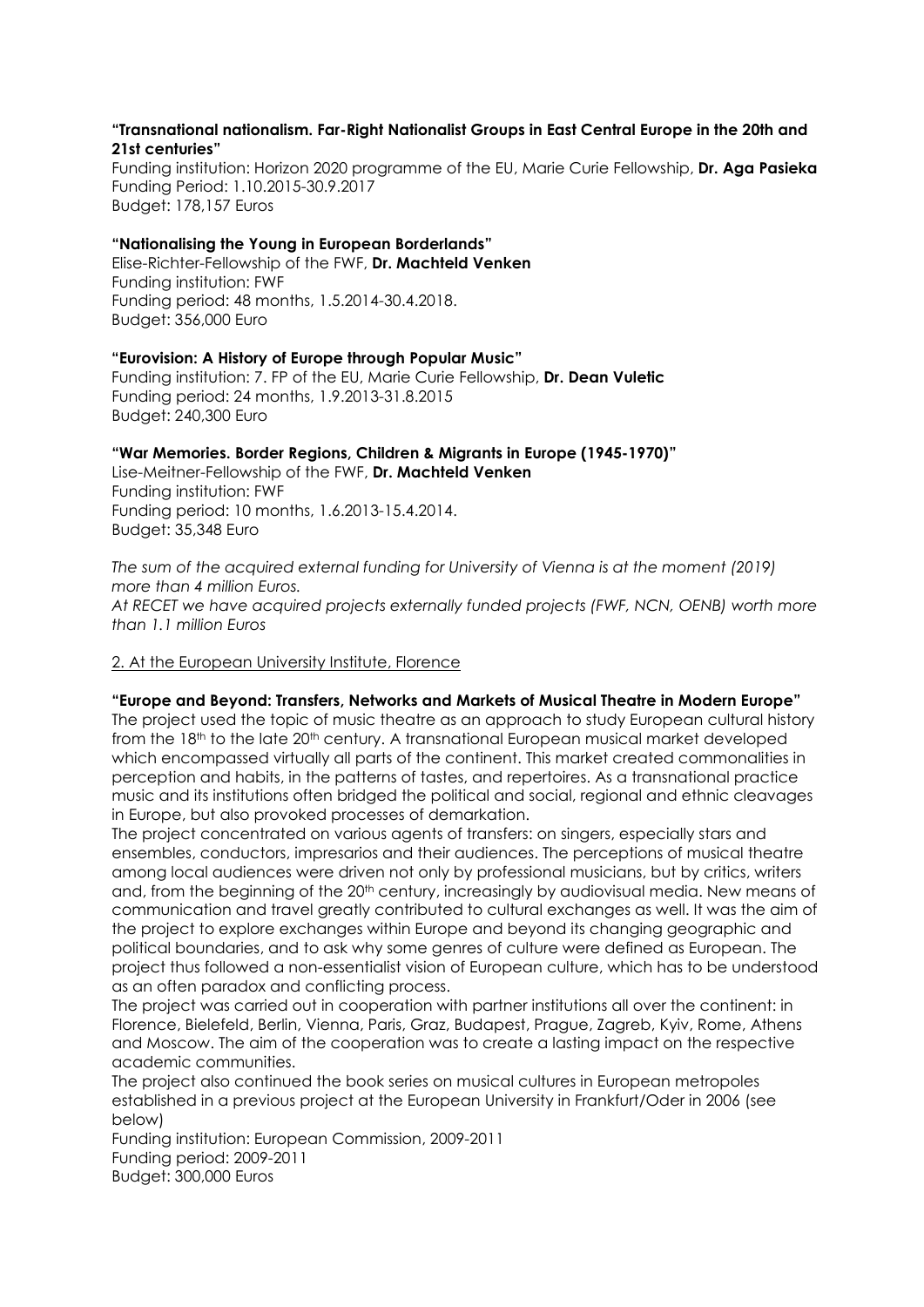### **The Impact of 1989 on Europe: Structural Integration but Ideational Divergence?**

Interdisciplinary conference on the occasion of the 20<sup>th</sup> anniversary of 1989 (Seed Money Project) Funding institution: EUI, 2009-2011 Funding period: 2008 Budget: 11,000 Euros

*The sum of the acquired external funding was 311,000 Euros (2007-2010).*

### 3. At the European University, Frankfurt/Oder

#### **Die Oper im Wandel der Gesellschaft. Die Musikkultur europäischer Metropolen im langen 19. Jahrhundert**

(Opera and the Change of Society. The Musical Culture of European Metropoles in the 'long' 19th Century)

Funding: Volkswagen Foundation

The Project was based on a team of postdoc researchers and contracted cooperation partner researchers who worked about operatic cities in western Europe, the Czech Republic, Hungary, Croatia and Ukraine. The project resulted in a book series ..Musikkulturen europäischer Metropolen im 19. und 20. Jahrhundert" published by Oldenbourg/Böhlau in

Vienna.

Vol. 1: Philipp Ther, *In der Mitte der Gesellschaft. Operntheater in Zentraleuropa 1815-1914* (2006) Vol. 2: Jutta Toelle, Oliver Müller (eds.), *Bühne der Politik. Die Oper in europäischen Gesellschaften im 19. und 20. Jahrhundert* (2008)

Vol. 3: Peter Stachel, Philipp Ther (eds.), Wie europäisch ist die Oper? Die Geschichte des Musiktheaters als Zugang zu einer kulturellen Topographie Europas (2009)

Vol. 4: Jutta Toelle, *Bühne der Stadt. Mailand und das Teatro alla Scala zwischen Risorgimento und Fin de Siècle* (2009)

Vol. 5: Sven Oliver Müller, Philipp Ther, Jutta Toelle, Gesa zur Nieden (Hg.), *Die Oper im Wandel der Gesellschaft. Die Musikkultur europäischer Metropolen im "langen" 19. Jahrhundert* (2010) Vol. 6: Gesa zur Nieden, *Vom grand spectacle zur great season. Das Pariser Théâtre du Châtelet als Raum musikalischer Produktion (1862-1914)* (2010)

Vol. 7: Sarah Zalfen, *"Staatsopern" – Das Verhältnis von Politik und Oper in Berlin, London und Paris in den 1990er Jahren* (2011)

Vol. 8: Gerhard Brunner, Sarah Zalfen (eds.), *Werktreue. Was ist Werk, was Treue?* (2011) Vol. 9: Fabian Bien, *Oper im Schaufenster. Die Berliner Opernbühnen in den 1950er Jahren als Orte nationaler kultureller Repräsentation* (2011)

Vol. 10: Philipp Ther (ed.), *Kulturpolitik und Theater. Die kontinentalen Imperien in Europa im Vergleich* (2012)

Vol. 11: Mauro Fosco Bertola, *[Die List der Vergangenheit.](javascript:ShowBookSingle() Musikwissenschaft, Rundfunk und Deutschlandbezug in Italien, 1890-1945* (2013)

Vol. 12: Markian Prokopovych, *In the Public Eye: The Budapest Opera House, the Audience and the Press, 1884- 1918* (2014)

Vol. 13: Sabina Cismas, *Invocations of Europe: Music Theatre and the Romanian Principalities 1775-1852*  (2016)

Vol. 14: Ingeborg Zechner, *Das englische Geschäft mit der Nachtigall. Die italienische Oper im London des 19. Jahrhunderts* (2017)

#### **Out of Place: Ethnic Migration, Nation State Formation and Property Regimes in Poland, Czechoslovakia and Israel**

International research project

The project was based on a team of postdoc and doctoral students and carried out in cooperation with the Wissenschaftskolleg Berlin, the University of Haifa, and the Hebrew University in Jerusalem.

Funding: German-Israeli Foundation for Scientific Research and Development Funding Period: 2006–2009.

#### **Series of trilateral Oral-History-Seminars about East Central European Metropoles**

- Polish Wrocław as a European Metropole (May 2004)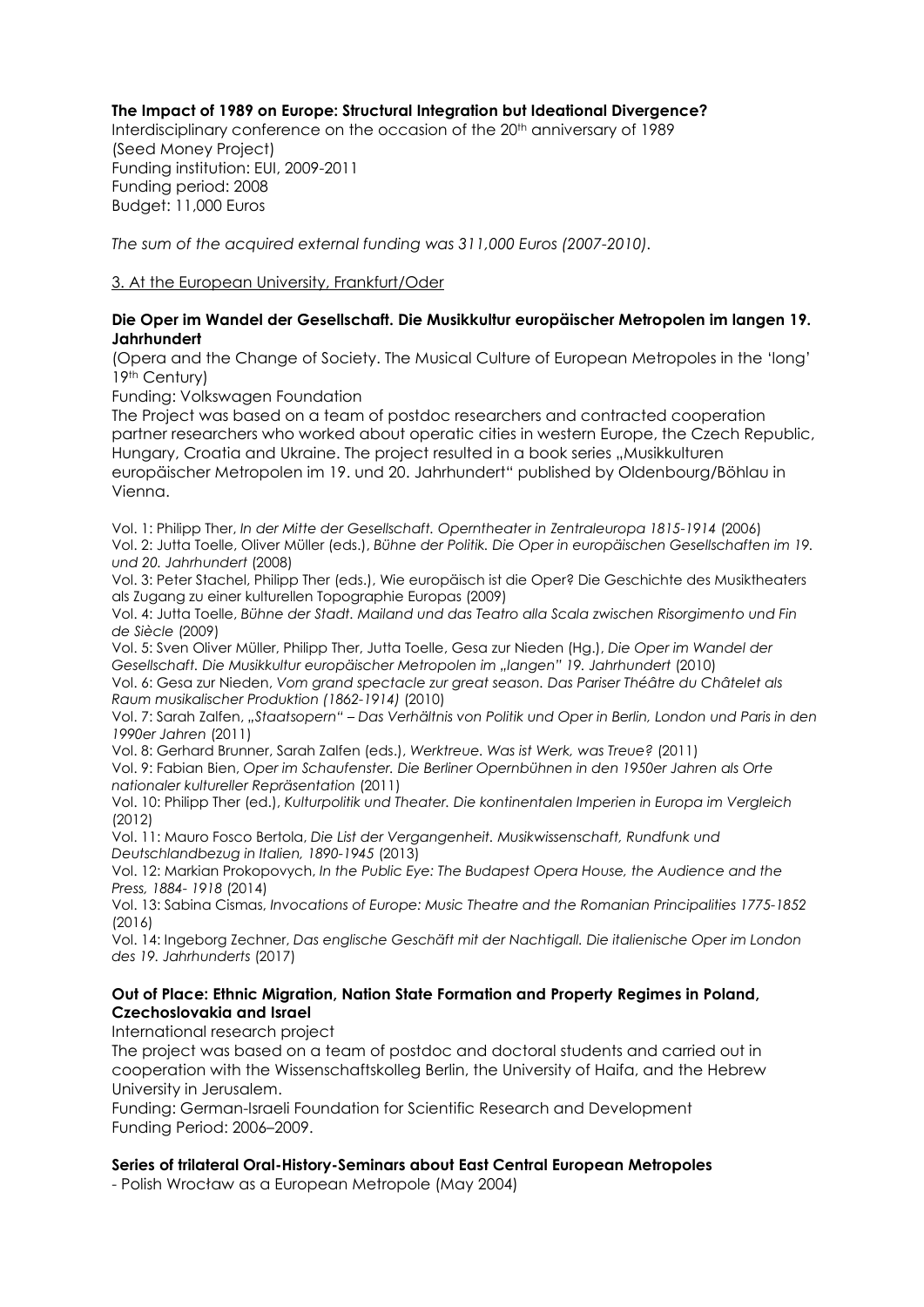- On the Traces of Königsberg. The Transnational History of Kaliningrad (July 2005) - A New Society in an Old Scenery. The Transnational History of L´viv (May 2006) The series has been carried out in cooperation with the University of Wrocław (Poland), the Kant-State-University in Kaliningrad (Russia) and the Iwan-Franko University in L´viv (Ukraine). Funding: Stifterverband für die Deutsche Wissenschaft, Robert-Bosch-Foundation Funding period: 2004-06

### **Other externally funded projects:**

(supported by *the Stifterverband für die deutsche Wissenschaft, the German Academic Exchange Service, the Zeit-Foundation and the Robert Bosch-Foundation)*

#### Viadrina Summer University

The interdisciplinary *Viadrina Summer University* was established with the anthropologist Werner Schiffauer. It was an interdisciplinary three week summer term for international graduate and postgraduate students. The teaching language was English. The topics (during my tenure in Frankfurt/Oder) were:

- Oppositional Cultures (2005)

- Border Cultures (2006)

- Religious Cultures (2007)

Public lecture series ..Transnational Approaches to Eastern European History" (spring semester 2005)

Summer University Kaliningrad. Annual summer term for Russian language and history taught in Kaliningrad for international students (2003-2005)

Public lecture series "Coexistence and Conflict. The Multicultural History of Central and Eastern Europe and its Recent Reception" (spring semester 2004)

Ukraine-Program of the European University Viadrina in Frankfurt/Oder (Study program for Ukrainian graduate students funded by the DAAD, since 2003)

Public lecture series "Historical Boundaries and Entanglements in Central and Eastern Europe" (fall semester 2003)

Germans in Georgia. Victims of Communist Terror (Oral History Project, 2003-2005)

"Sabinus Fellowship Program" (Exchange and Study Program at Viadrina for students and young researchers from the State University in Kaliningrad, Russia, since 2003)

Cooperation program with the Iwan Franko State University in L´viv, Ukraine (since 2003)

Concept and application (the latter in cooperation with the President of the Viadrina, Gesine Schwan) for the Bucerius-Stiftungsprofessur (Externally founded professorship) "Geschichte und Kultur Mittel- und Osteuropas" at the Faculty for Cultural Studies Funding: Zeit-Stiftung Ebelin und Gerd Bucerius Funding period: 2007-2012

*The sum of the acquired external funding at the European University was 730,000 Euros.*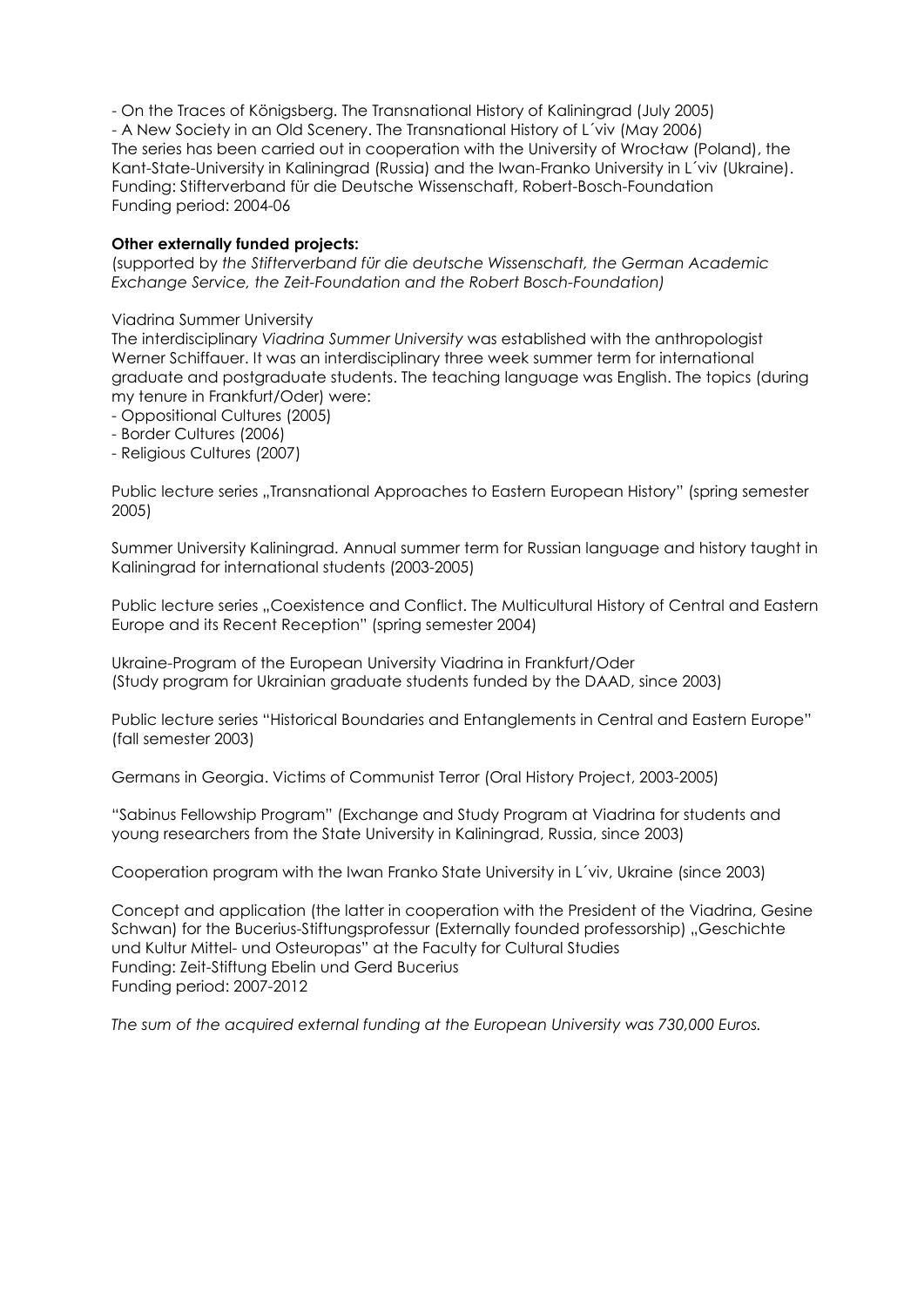## **Teaching Experience**

## **University of Vienna**

## fall semester 2020

Research Seminar in the History of Transformations (advanced graduate seminar) Zwischen Hofmusiker und freiem Komponisten. Sozial- und Kulturgeschichte der Wiener Klassik (1780-1830) (BA thesis writing seminar)

## summer semester 2019

Habsburg Pop. Die Geschichte populärer Musik im späten Habsburgerreich (graduate seminar)

Sozial- und Kulturgeschichte des Wiener Walzers (undergraduate thesis writing seminar)

## fall semester 2018 (NYU)

The history of refugees in the western world (graduate seminar)

## summer semester 2018

Oral History - Theoretical and Methodological Introduction (graduate seminar, co-taught with Piotr Filipkowski)

Far-right Movements and their Material Culture in Historical Perspective (graduate research seminar, co-taught with Agnieszka Pasieka)

Nationalismus, Gewalt und Neuordnung Europas nach dem Ersten Weltkrieg (undergraduate seminar, co-taught with Tamara Scheer)

Menschen und Ideen in Bewegung: Interaktion, Verbindungen und Verflechtungen (seminar for doctoral students, co-taught with Peter Becker)

Thesis Writing Seminar (interdisciplinary seminar for doctoral students, co-taught with Tatjana Thelen)

Refugees in Modern European History (seminar at the Diplomatic Academy)

## fall semester 2017

Die Außenseiter: Flucht, Flüchtlinge und Integration in der europäischen Geschichte (lecture) Far-right Movements and their Material Culture in Historical Perspective (graduate research seminar, co-taught with Agnieszka Pasieka)

Die Geschichte Zentraleuropas im Spiegel der Musik, 1848-1918 (undergraduate seminar, cotaught with Tamara Scheer)

Revolutions in European History since 1917 (*Vienna-Budapest special seminar* in cooperation with the CEU)

Master-Seminar (colloquium, co-taught with Kerstin Jobst)

Menschen und Ideen in Bewegung: Interaktion, Verbindungen und Verflechtungen (seminar for doctoral students, co-taught with Peter Becker)

## summer semester 2017

Ringvorlesung zur tschechischen Geschichte (lecture with guest speakers) Zwischen österreichischer Militärdiktatur und ungarischem Sonderweg? - Österreich-Ungarns Heimatfronten im Ersten Weltkrieg (undergraduate seminar, co-taught with Tamara Scheer) Master-Seminar (colloquium, co-taught with Kerstin Jobst)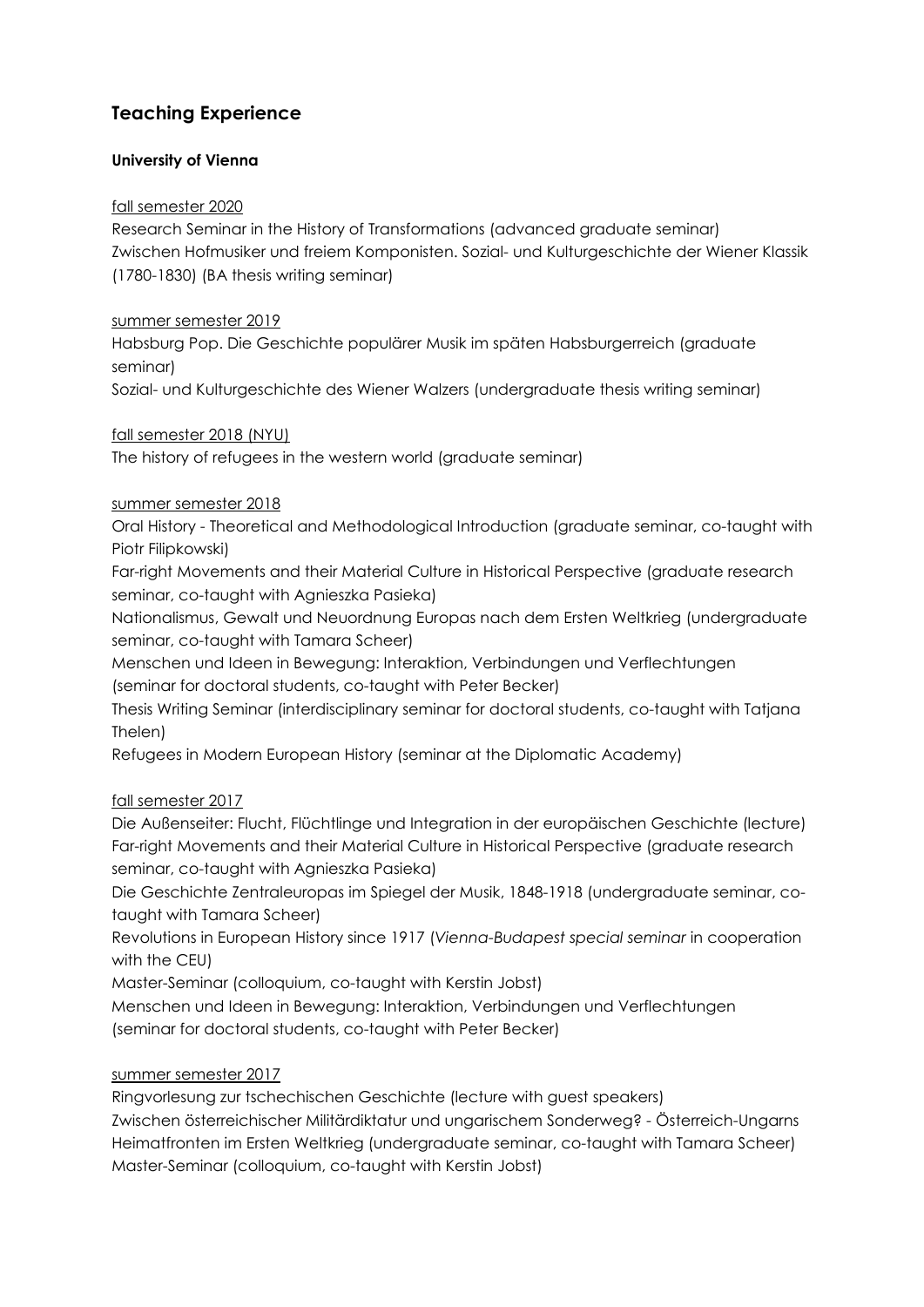Transformation: Theorien und Konzepte für eine Geschichte von Politik, Gesellschaft und Kultur (seminar for doctoral students, co-taught with Peter Becker)

fall semester 2016 sabbatical

summer semester 2016

Flucht und Flüchtlinge im modernen Europa (lecture)

Flüchtlinge vs. Arbeitsmigranten? Migrationsgeschichte im modernen Europa (graduate research seminar)

Master-Seminar (colloquium, co-taught with Kerstin Jobst)

Relationale Ansätze in der Geschichte und den Kulturwissenschaften und Schreibwerkstatt für DoktorandInnen (seminar for doctoral students, co-taught with Peter Becker)

## fall semester 2015

Adel und Militär in der späten Habsburgermonarchie (undergraduate seminar, co-taught with Tamara Scheer)

Relationale Ansätze in der Geschichte und den Kulturwissenschaften und Schreibwerkstatt für DoktorandInnen (seminar for doctoral students, co-taught with Wolfgang Schmale) Das österreichische Galizien und sein multikulturelles Erbe (seminar for doctoral students, cotaught with Annegret Pelz)

Tadeusz Mazowiecki-Ringvorlesung zur Geschichte Polens – Transformationen einer Gesellschaft von der Adelsrepublik bis in die jüngste Zeit (lecture with guest speakers)

## summer semester 2015

Reforms, Revolutions and Transformations: The "New Europe" since the 1980s (seminar as a visiting professor at the CEU Budapest)

Comparison, Transfer and Network: New Approaches and Methods in History and Cultural Studies - Doctoral seminar in preparation of the 9th Graduate Student Conference in European History (seminar for doctoral students, co-taught with Wolfgang Schmale)

## fall semester 2014

Violent Nationalism and Ethnic Cleansing in Modern Europe (lecture)

Revolution as a Historical Phenomenon (Vienna-Budapest special seminar in cooperation with the CEU)

Die Revolutionen von 1989 und Österreich (graduate seminar, co-taught with Wolfgang Müller)

Master-Seminar (colloquium, co-taught with Kerstin Jobst)

Relationale Ansätze in der Geschichte und der Kulturwissenschaft und Schreibwerkstatt für Doktoranden (seminar for doctoral students, co-taught with Wolfgang Schmale)

## summer semester 2014

Die neue Ordnung auf dem alten Kontinent. Revolution, Transformation und Neoliberalismus in Europa seit den 1980er Jahren (lecture)

Europäische und osteuropäische Geschichte im 20. Jahrhundert (graduate research seminar) Master-Seminar (colloquium, co-taught with Kerstin Jobst)

Comparison, Transfer and Network: New Approaches and Methods in History and Cultural Studies (seminar for doctoral students, co-taught with Peter Becker)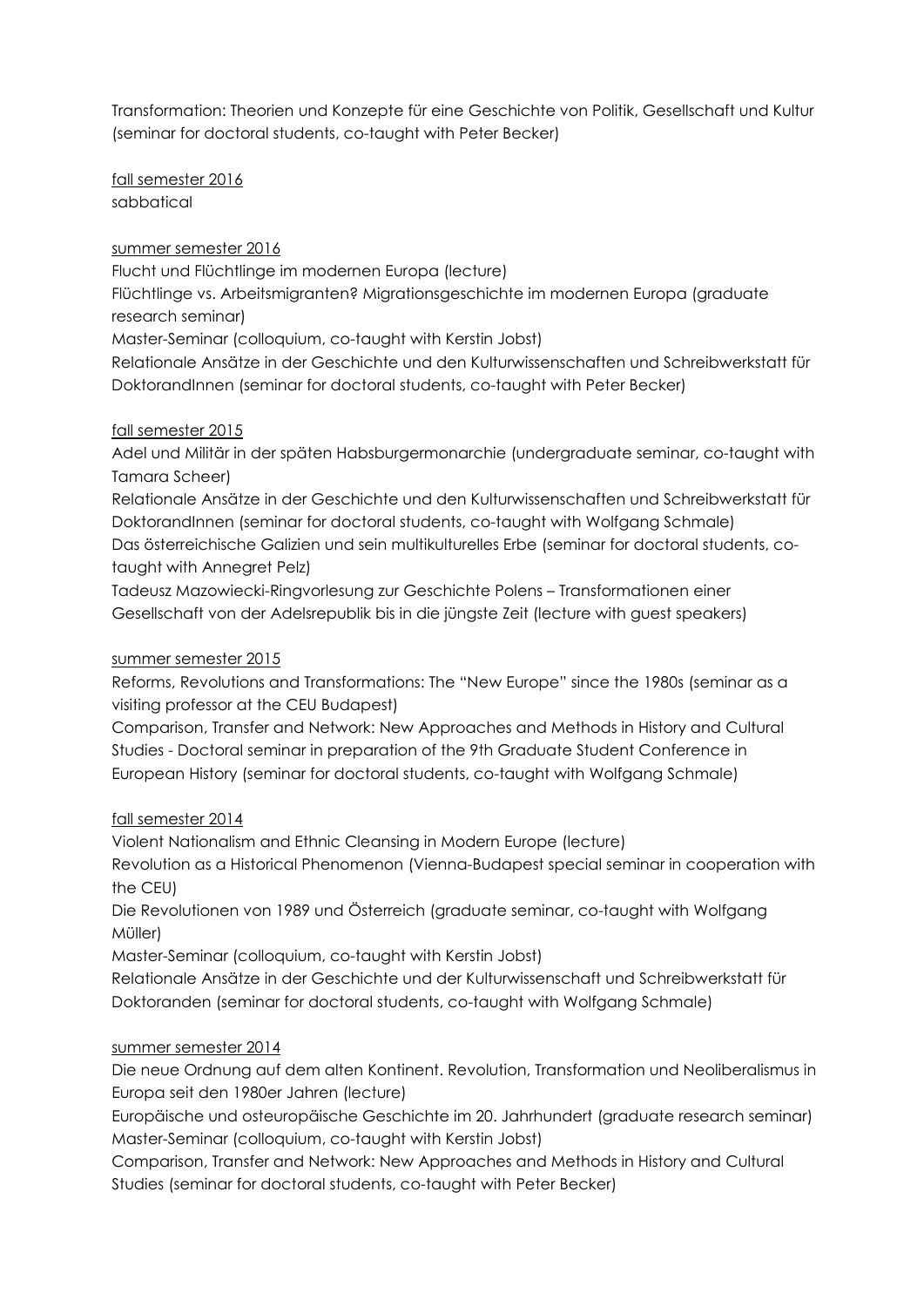Sozialgeschichte des späten Habsburgerreiches (undergraduate seminar, co-taught with Tamara Scheer)

fall semester 2013 sabbatical

### summer semester 2013

Geschichte Südosteuropas (lecture, co-taught with Robert Pichler) Osteuropäische und europäische Geschichte im 20. Jahrhundert (graduate research seminar) Master-Seminar (colloquium) Comparison, Transfer and Network: New Approaches and Methods in History and Cultural

Studies (seminar for doctoral students, co-taught with Wolfgang Schmale)

### fall semester 2012

Die Geschichte Zentraleuropas im Prisma der Musik (lecture) Polen im 20. Jahrhundert (undergraduate seminar) Kriege und Nachkriegsordnungen auf dem Balkan im 20. Jahrhundert (graduate seminar) Master-Seminar (colloquium) Comparison, Transfer and Networks: New Approaches and Methods in History and Cultural Studies (seminar for doctoral students, co-taught with Wolfgang Schmale) Ethnic Cleansing in Modern Europe (seminar, Diplomatic Academy Vienna)

### summer semester 2012

Nation Building and Nationalism in Modern Europe. Theory, Historical Development and Case Studies (lecture)

Geschichte des Kalten Krieges (graduate research seminar)

Comparative and Transnational History: New Approaches and Methods in History and Cultural Studies (seminar for doctoral students, co-taught with Wolfgang Schmale)

The history of reconciliations (seminar at the Global Politics Summer School at the National University of Vietnam in Hanoi, 1.-5.10.2012)

fall semester 2011

Kulturgeschichte des Habsburgerreiches (lecture) Kultur-und Sozialgeschichte des Wiener Walzers (undergraduate seminar) Geschichte des Kalten Krieges (graduate seminar) Master-Seminar (colloquium)

summer semester 2011

Ethnic Cleansing in Modern Europe (lecture)

Historical Comparison and Cultural Transfer (seminar for doctoral students, co-taught with Wolfgang Schmale)

Vom "Ostblock" zum "Neuen Europa". Die Transformation in zeithistorischer Sicht (graduate research seminar)

Geschichte Galiziens (excursion)

fall semester 2010 Die kontinentalen Imperien in Europa und die Herausforderung des Nationalismus (lecture)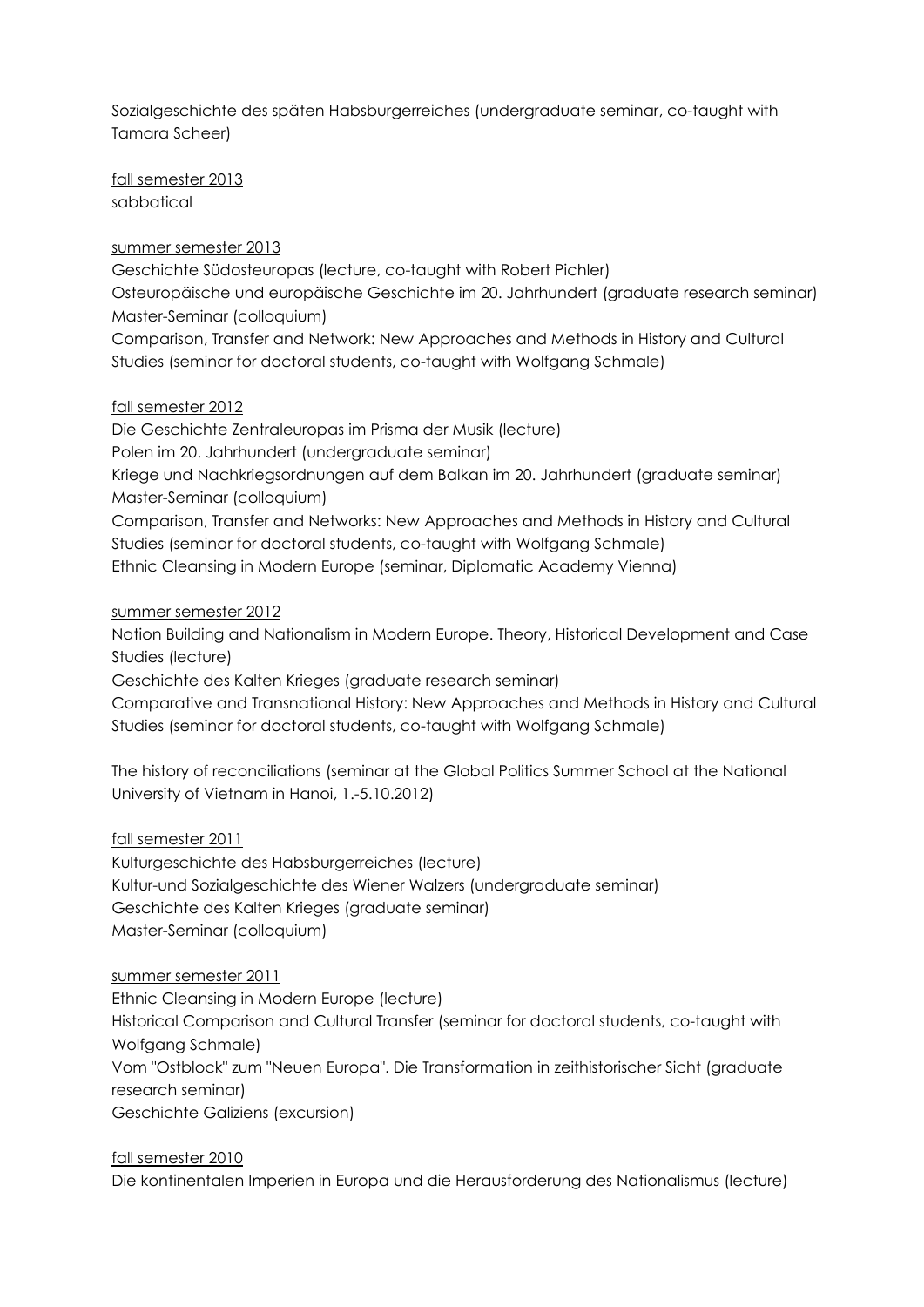Die Revolutionen von 1989 in vergleichender Perspektive (graduate seminar) Idee und Praxis des Nationaltheaters im Habsburgerreich (undergraduate seminar) Einführung in die Oral History (undergraduate seminar)

### **European University Institute, Florence**

#### summer semester 2010

The History of the Cold War (research seminar, co-taught with K. Patel) Thesis Writing Seminar on 20th Century History (departmental seminar, co-taught with S. Smith)

### fall semester 2009

The Revolutions of 1989 in Comparative Perspective (research seminar) Thesis Writing Seminar on Modern European History (departmental seminar, co-taught with T. Molho and A. Romano)

### summer semester 2009

Oral History and Related Social Science Approaches (departmental seminar) Mapping European History: Transfers, Networks and Markets of Culture in Modern Europe (departmental seminar, co-taught with M. Prokopovych) Urban History and Music in the City (Tutor: M. Prokopovych)

History of Civil Society (seminar at the Global Politics Summer School at Fudan University, Shanghai, 24.-26.8.2009)

fall semester 2008

Nationalism: Theory, Historical Development, Comparative Case Studies (departmental seminar, co-taught with M. Todorova)

Thesis Writing Seminar on Modern European History (departmental seminar, co-taught with T. Molho)

Postwar Polish and East European Jewish history (Tutor: A. Cichopek)

Cultural and Intellectual History of the Habsburg Monarchy (Tutor: Dr. I. Vushko)

#### summer semester 2008

Ethnic Cleansing in Modern Europe: History and Memory (research seminar) What is European History? Recent Examples, Approaches and Methods (departmental seminar, co-taught with K. Patel)

## fall semester 2007

Beyond the Nation: Theories and Methods of Comparative History, Cultural Transfer and Transnational History (departmental seminar, co-taught with B. Yun)

## **European University, Frankfurt/Oder**

summer semester 2007 Sabbatical, visiting fellow at Columbia University.

fall semester 2006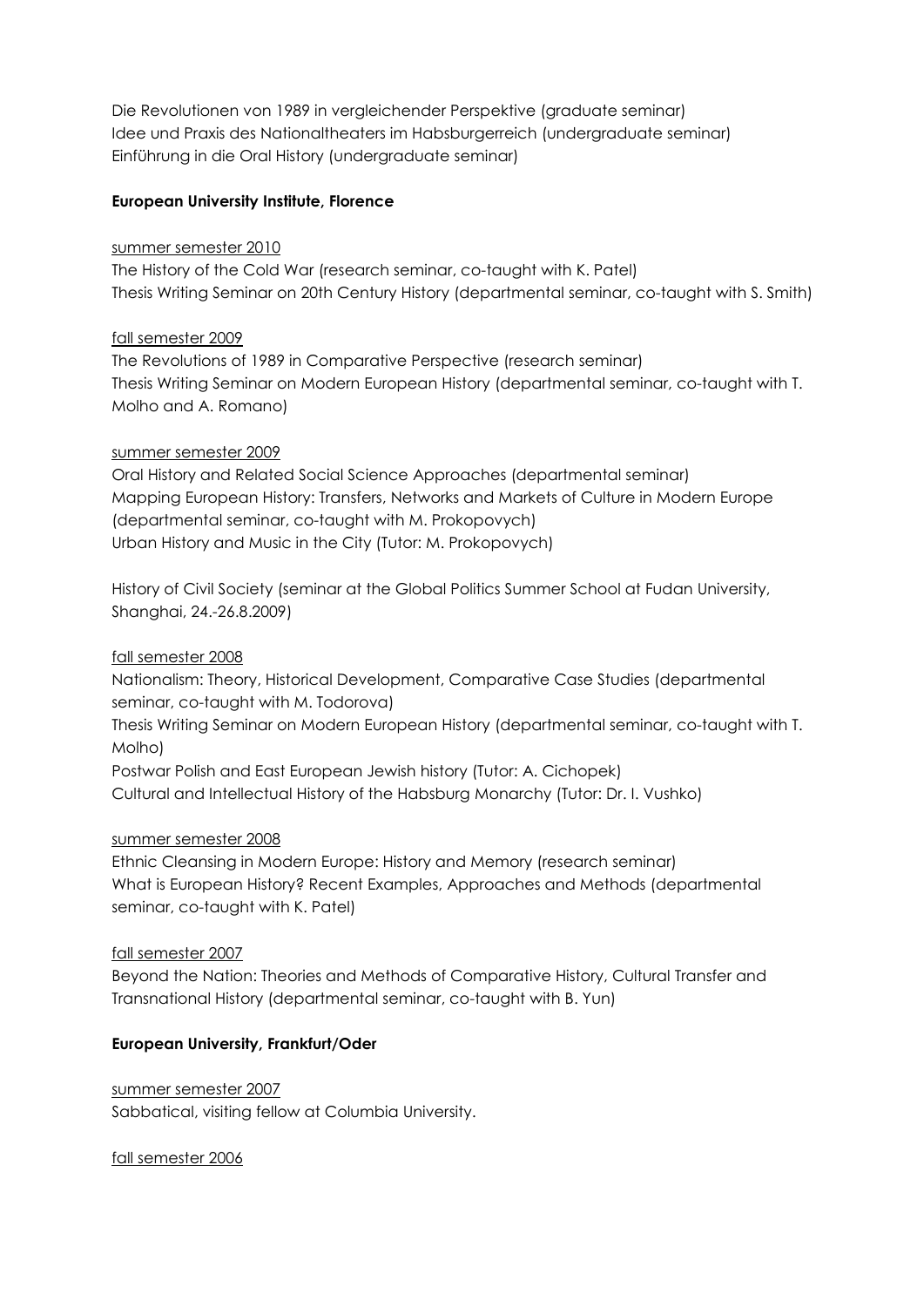Laboratories of Postmodernity. Vienna, Prague and Krakow at the Fin de Siècle (graduate seminar)

New Methods and Concepts of Eastern European Studies (graduate seminar) Eastern European Studies (colloquium)

### summer semester 2006

Mental Mapping. The Political and Cultural Construction of Space in Europe (graduate seminar)

Eine neue Gesellschaft vor alten Kulissen. Multilaterales Oral-History-Seminar zur transnationalen Geschichte Lembergs (research seminar with excursion, taught in Polish and German)

## fall semester 2005

Die multinationalen Imperien und die Herausforderung des Nationalismus. Das Habsburgerreich 1815–1918 (lecture) Transnationale Ansätze zur osteuropäischen Geschichte (colloquium and lecture series)

### summer semester 2005

Auf den Spuren von Königsberg. Trilaterales Oral-History-Seminar zur transnationalen Geschichte Kaliningrads (research seminar with excursion, taught in Polish and German) From Socialism to Democracy. Governments and Dissidents in Postwar Central and Eastern Europe (graduate seminar)

### fall semester 2004

Senior fellow at the Institut für die Wissenschaft vom Menschen in Vienna

## summer semester 2004

Das polnische Breslau als europäische Metropole. Trilaterales Oral History-Seminar (research seminar with excursion, taught in Polish and German) Koexistenz und Konflikt. Die multikulturelle Geschichte des mittleren und östlichen Europas und ihre heutige Rezeption (graduate seminar)

#### fall semester 2003

Regionale Bewegungen und Regionalismen im europäischen Vergleich (lecture) Historische Grenzen und Grenzüberschreitungen im mittleren und östlichen Europa (graduate seminar)

Politik und Oper. Das Musiktheater als Medium gesellschaftlicher Emanzipation (BA-seminar) Tschechien-Exkursion "Nationale Vergangenheit und europäische Zukunft" (excursion)

#### summer semester 2003

Einführung in die Methoden der Geschichtswissenschaft am Beispiel der deutschen und polnischen Vertriebenen (undergraduate seminar)

Deutschland, Polen und die Ukraine. Drei verflochtene Wege in der europäischen Moderne (graduate seminar)

## **Free University, Berlin**

summer semester and summer term 2002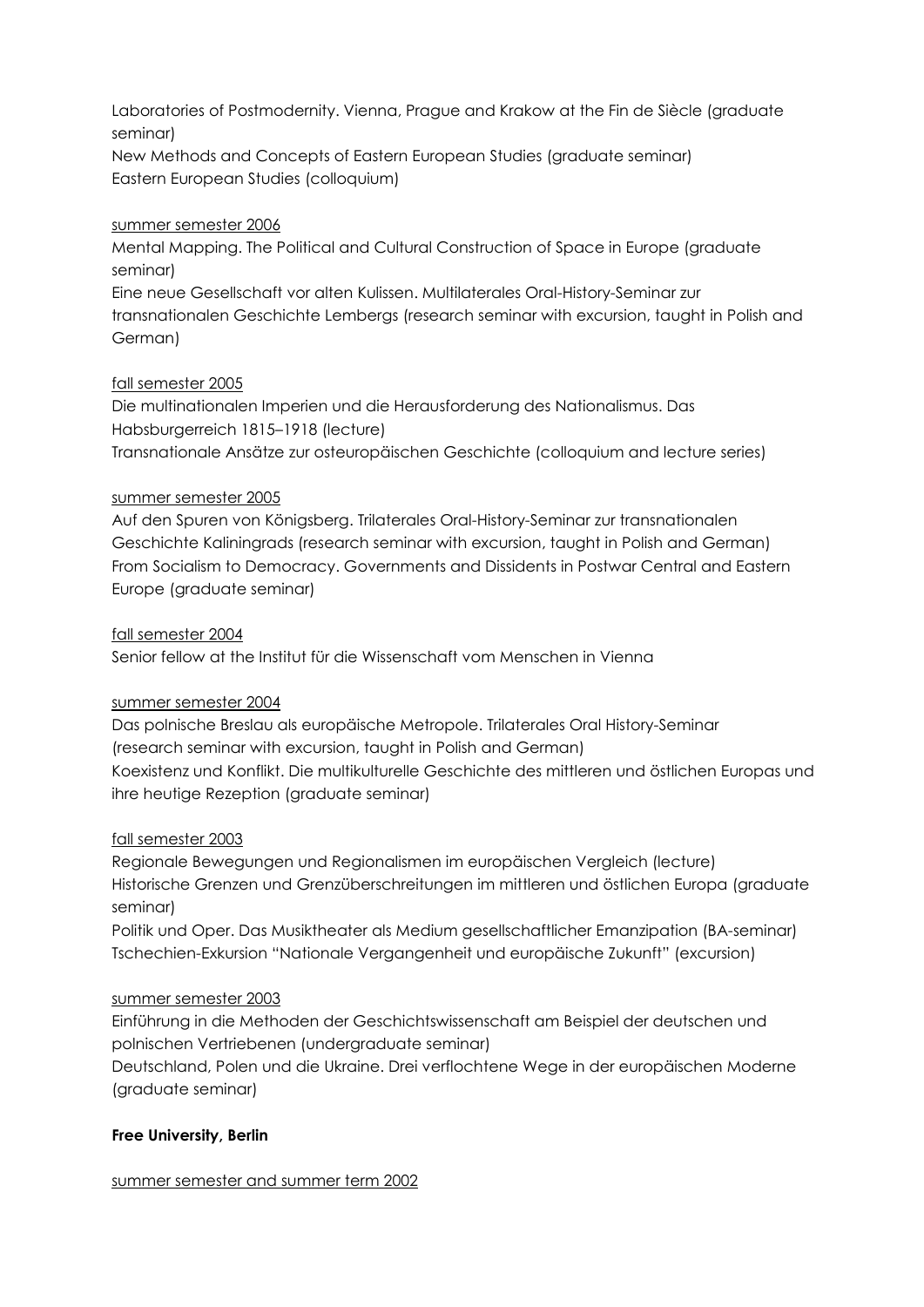Multiple Ways to Democracy: German & European History after World War II (graduate seminar at the International Summer University of the FU Berlin)

Die Idee des Nationaltheaters im Kontext der Nationalbewegungen in Deutschland und Ostmitteleuropa (undergraduate seminar)

The European Civilisation: Idea and Practice. Methods and Approaches in Comparative and Entangled History (Organization and co-teaching at the International Graduate Seminar, Center for Comparative History of Europe, 1.-8.9.2002)

## summer semester and summer term 2000

Nucené vysídlení Němců z Střední Europy a vysídlenci v poválečných dějinách Německa (graduate seminar at Charles University, Prague)

Das Jahrhundert der `ethnischen Säuberungen´: Vertreibungen und Deportationen in Europa 1912–1995 (undergraduate seminar)

Die Konstruktion Europas seit der Aufklärung bis heute. Methoden und Themen von Vergleich und Transfer (Organization and co-teaching at the International Graduate Seminar, Center for Comparative History of Europe, 1.–8.10.2000)

## fall semester 1999

Nationale und regionale Identitäten im Elsaß und in Oberschlesien 1900–1950 (undergraduate seminar)

## summer semester 1999

Die Machtergreifung der Kommunisten in Ostmitteleuropa: Die SBZ/DDR, Polen und die Tschechoslowakei im Vergleich (undergraduate seminar)

Zivilgesellschaft in Ost und West. Methoden und Themen von Vergleich und Transfer (Organization and co-teaching at the International Graduate Seminar, Center for Comparative History of Europe, 24.–31.8.1999)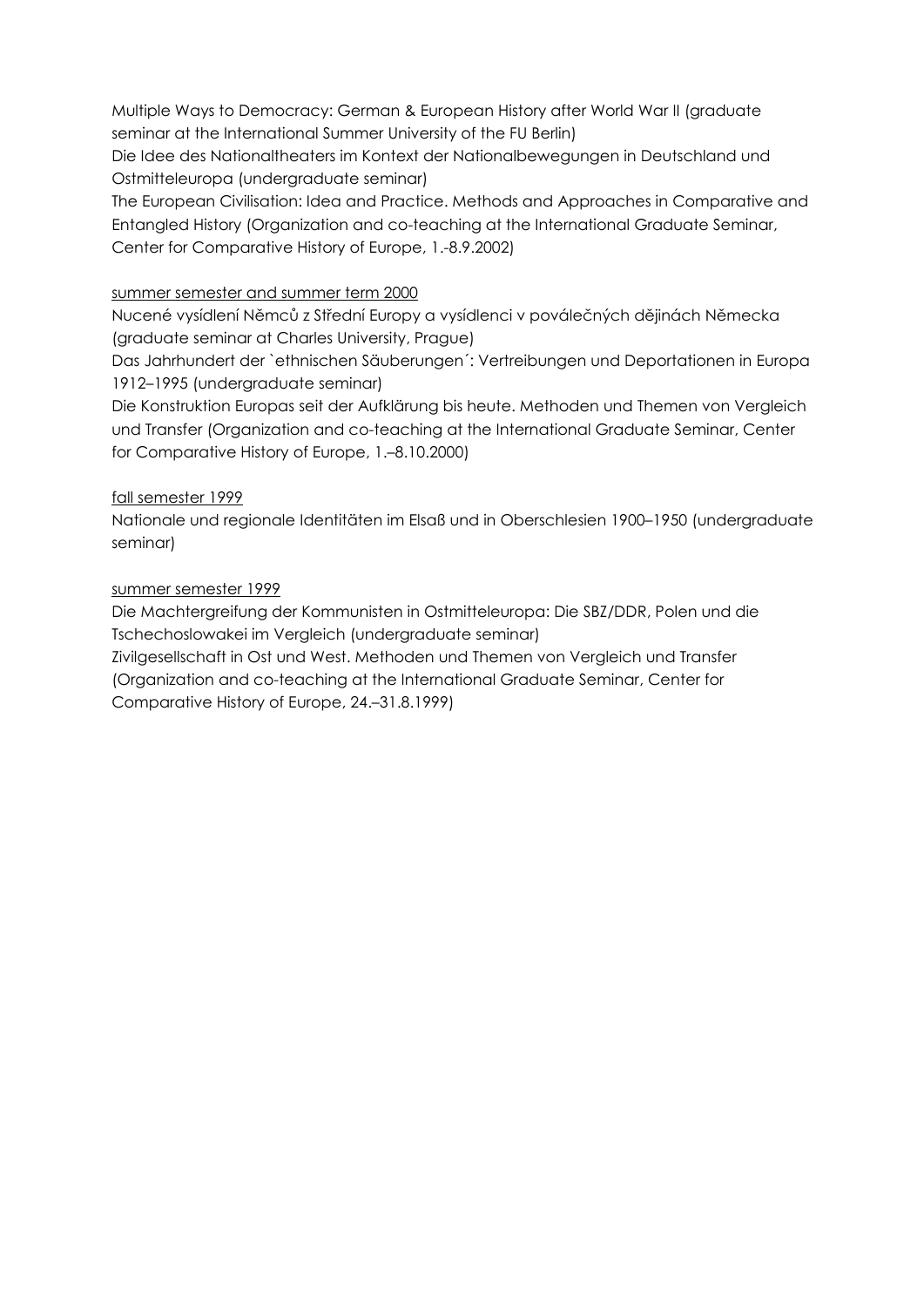## **Supervised PhD projects**

#### 1) At the University of Vienna

Matthias Kaltenbrunner, *Migrationspatterns der Westukraine - ein galizisches Erbe?* (2013-2016) Postdoctoral employment: Assistant professor at the University of Vienna

Nadia Weck, *Eisenbahn in Galizien. Der Einfluss des Verkehrs auf die Entwicklung Lembergs in der zweiten Hälfte des 19. Jahrhunderts.* (2012-2016) Postdoctoral employment: Assistant researcher at the University of Vienna

Sarah Lemmen, *Repräsentationen der außereuropäischen Welt und das Selbstbild der tschechischen Gesellschaft 1890-1938*. (2012-2016) Current employment: Assistant professor at the University of Madrid

Johannes Kontny, *Von der imperialen Peripherie zur nationalen Grenzstadt Eupen und Znojmo/Znaim als lokale Verdichtungspunkte belgischer und tschechoslowakischer Nationalstaatspolitik.* (2011-2016) Postdoctoral Employment: University Administration, University of Vienna

### 2) At the European University Institute, Florence

Pascale Falek, *Eastern European Female Jewish Migrants at Belgian Universities 1918-1940* (2007-2011).

Current employment: Director, Jewish Museum in Brussels

Joonas Korhonen, *Social Choreography of Viennese Waltzes, 1780-1815*(2007-2011).

Łukasz Mikołajewski, *Visions of Europe in "Kultura", the Polish emigrants' literary magazine (1948-2000)* (2008-2012).

Postdoctoral employment: Assistant professor at the University of Warsaw

Jannis Panagiotidis, *"Homeland Migration" from the Soviet Union to Germany, Israel and Greece: A Comparative Cultural History of Legal Discourse and Practice* (2007-2012). Current employment: Junior professor, University of Osnabrück

Lars Fredrik Stöcker, *Informal contacts across the Baltic Sea during the Cold War era* (2008- 2012).

Postdoctoral employment: Postdoc-Fellow at the University of Tallinn and the University of Uppsala

Constantin Claudiu Oancea, *Mass Culture Forged on the Party's Assembly Line: Political Festivals in Socialist Romania, 1948 – 1989* (2008-2014).

#### 3) At the European University, Frankfurt/Oder and at Free University Berlin

Rudolf Kučera, *Staat, Adel und Elitenwandel. Die Adelsverleihungen in Böhmen und Schlesien 1806 – 1871 im Vergleich* (Berliner Kolleg für Vergleichende Geschichte Europas, FU Berlin, 2004-2008, Summa cum laude (Co-Tutelle FU Berlin and Charles University Prague). Postdoctoral employment: Researcher (tenured) at the Czech Academy of Sciences and Fellow at the Freiburg Institute for Advanced Studies.

Iris Engemann, *Die Slowakisierung Bratislavas 1918-1948. Der Prozess nationaler Aneignung aus institutionsgeschichtlicher Perspektive* (Europa-Universität Viadrina, 2006-2010, Summa cum laude).

Postdoctoral employment: Researcher at the Ludwig-Boltzmann-Institut für Europäische Geschichte und Öffentlichkeit, Vienna, then founder of Berlin-Text Agency.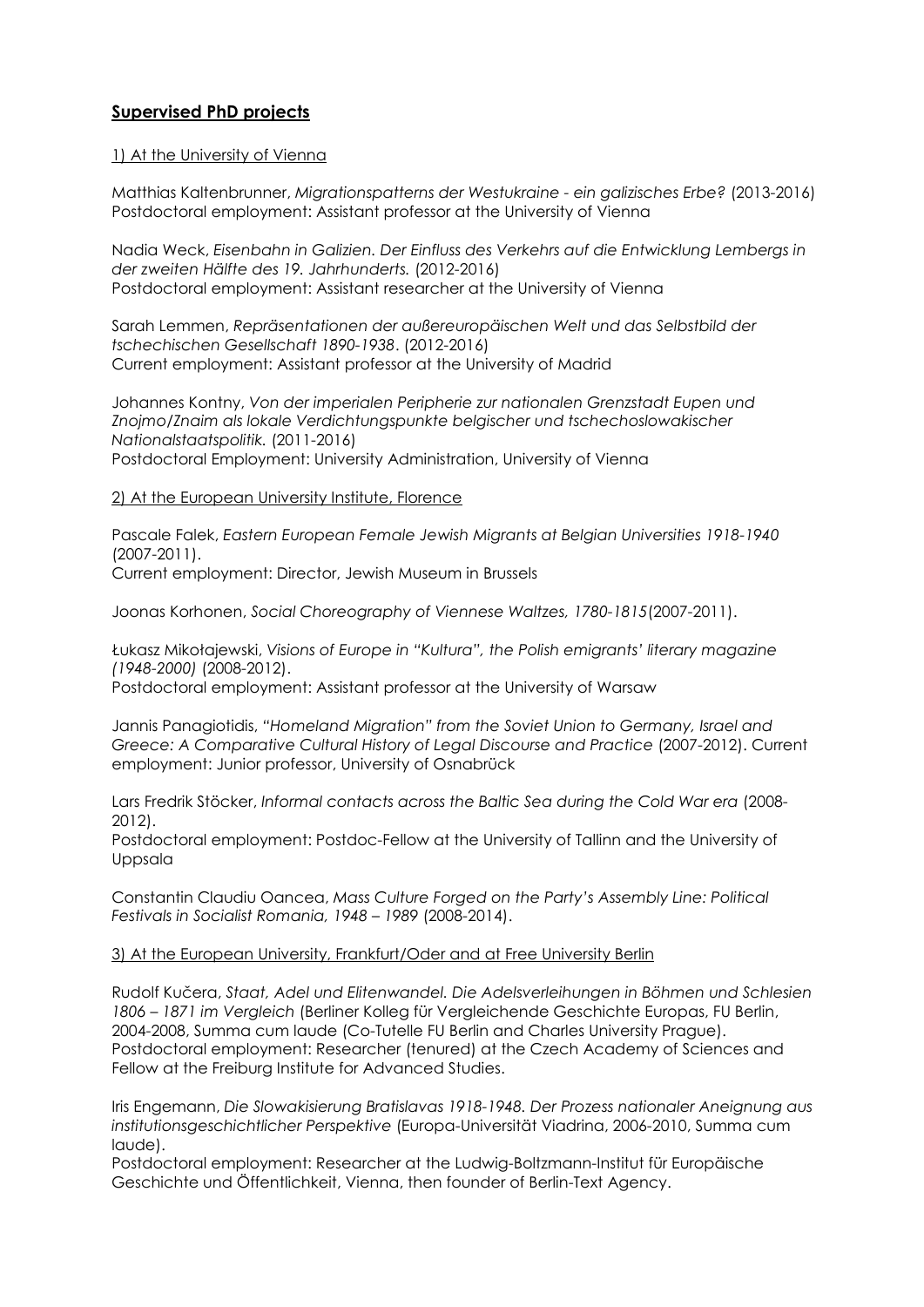Anna Moskal, *Im Spannungsfeld von Region und Nation – Die Polonisierung der Stadt Posen nach 1918 und nach 1945* (Europa-Universität Viadrina, 2006-2010, Magna cum laude). Postdoctoral employment: European Parliament.

Christian Domnitz (t), *Hinwendung nach Europa. Neuorientierung und Öffentlichkeitswandel im Staatssozializmus 1975-1989* (Europa-Universität Viadrina und ZZF Potsdam, 2005-2011, *Summa cum laude*). Postdoctoral employment: Researcher at the Bundesbehörde für die Unterlagen der Staatssicherheit.

Marketa Tautrmanová, *Das Prager Ständetheater 1846–1861* (Europa-Universität Viadrina, 2004-2011, *Magna cum laude*) Postdoctoral employment: Lecturer at the University Ustí nad Labem

Jutta Toelle, *"Die Last, ein Theater zu führen" – Impresari und Opernhäuser im Italien des späten 19. Jahrhunderts* (HU Berlin, 2005 Zweitgutachter der Dissertation). Postdoctoral employment: Assistant professor, HU Berlin

### **Mentored habilitations**

Dr. Markian Prokopovych, *In the Public Eye: The Budapest Opera House, the Audience and the Press, 1884-1918* (2013). Current employment: Assistant professor (Modern European Cultural History), Durham **University** 

Dr. Machteld Venken, *Borderland Children in Europe (1817-1940)* (2017). Current employment: Professeur Ordinaire en Histoire Transnationale Contemporaine, University of Luxembourg

Dr. Tamara Scheer, *Language Diversity and Loyalty in the Habsburg Army, 1867-1918* (2020) Current employment: Elise-Richter-Fellow of the FWF und Director of the Historical Collections at the Pontifical Institute Santa Maria dell' Anima in Rome.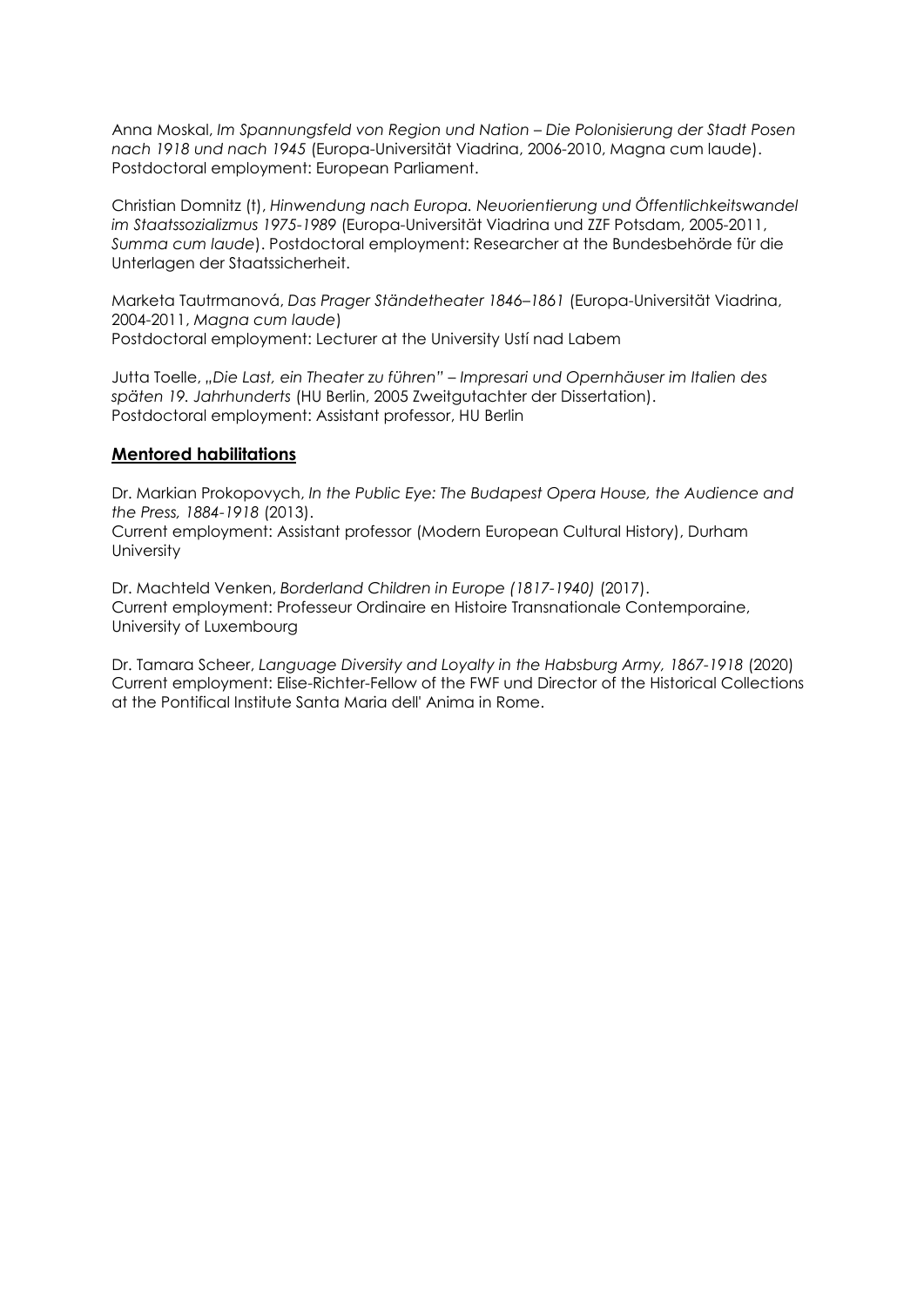## **LIST OF PUBLICATIONS**

## **Monographs**

1) *Das andere Ende der Geschichte. Über die Große Transformation*, Berlin: Suhrkamp, 2019 (contracted by Polity Press)

2) *The Outsiders: Refugees in Europe since 1492*, Princeton: Princeton University Press, 2019 (German: *Die Außenseiter. Flucht, Flüchtlinge und Integration im modernen Europa*, Berlin: Suhrkamp, 2017, Spanish contracted for 2022).

3) *Europe since 1989: A history,* Princeton: Princeton University Press, 2016 *(*German: *Die neue Ordnung auf dem alten Kontinent. Eine Geschichte des neoliberalen Europa*, Berlin: Suhrkamp, 2014; Polish 2015, Czech 2016, Bulgarian 2018, Chinese and Finnish 2019, Ukrainian and Russian 2021/22)*.*

4) *The Dark Side of Nation States: Ethnic Cleansing in Modern Europe*, New York: Berghahn Press, 2014 (German 2011, Polish 2012, Czech 2017).

5) *Center Stage: Operatic Culture and Nation Building in 19th Century Central Europe*, West Lafayette: Purdue University Press, 2014 (translation and extended version of *Narodní divadlo v kontextu evropských operních dějin (od založeni do první světové války)*, Praha: Dokořán, 2008 and *In der Mitte der Gesellschaft. Operntheater in Zentraleuropa 1815–1914*, Wien: Oldenbourg, 2006.

6) *Deutsche und polnische Vertriebene. Gesellschaft und Vertriebenenpolitik in der SBZ/DDR und in Polen 1945–1956*, Göttingen: Vandenhoeck und Ruprecht, 1998 (Kritische Studien zur Geschichtswissenschaft, vol. 127).

## Edited Volumes

Philipp Ther, *Kulturpolitik und Theater. Die kontinentalen Imperien in Europa im Vergleich*, Wien: Oldenbourg/Böhlau, 2012 (Die Gesellschaft der Oper. Die Musikkultur europäischer Metropolen im 19. und 20. Jahrhundert, vol. 10)

Sven Oliver Müller, Philipp Ther, Jutta Toelle, and Gesa zur Nieden (eds.), *Die Oper im Wandel der Gesellschaft. Kulturtransfers und Netzwerke des Musiktheaters im modernen Europa*, Wien: Oldenbourg/Böhlau, 2010.

Peter Stachel and Philipp Ther (eds.), *Wie europäisch war die Oper? Das Musiktheater als Zugang zu einer Kulturgeschichte Europas*, Wien: Oldenbourg/Böhlau, 2009 (Die Gesellschaft der Oper. Die Musikkultur europäischer Metropolen im 19. und 20. Jahrhundert, vol. 3).

Georgii Kasianov and Philipp Ther (eds.), *A Laboratory of Transnational History. Ukraine and Ukrainian Historiography since 1991*, Budapest: Central European University Press, 2008

Claire Andrieu, Constantin Goschler, and Philipp Ther (eds.), *Spoliation et restitution de biens juif. Europe, XX siècle*, Paris: Autrement, 2007.

Martin Dean, Constantin Goschler, and Philipp Ther (eds.), *Robbery and Restitution. The Conflict over Jewish Property in Europe*, Providence: Berghahn Publishers, 2007.

Lutz Henke, Grzegorz Rossolinski, and Philipp Ther (eds.), *Eine neue Gesellschaft in einer alten Stadt. Erinnerung und Geschichtspolitik in Lemberg anhand der Oral History/Нове суспіьство в давиьному місті. Памëять та історична політнка засобами oral history*, Wrocław: Wydawnictwo Atut, 2007.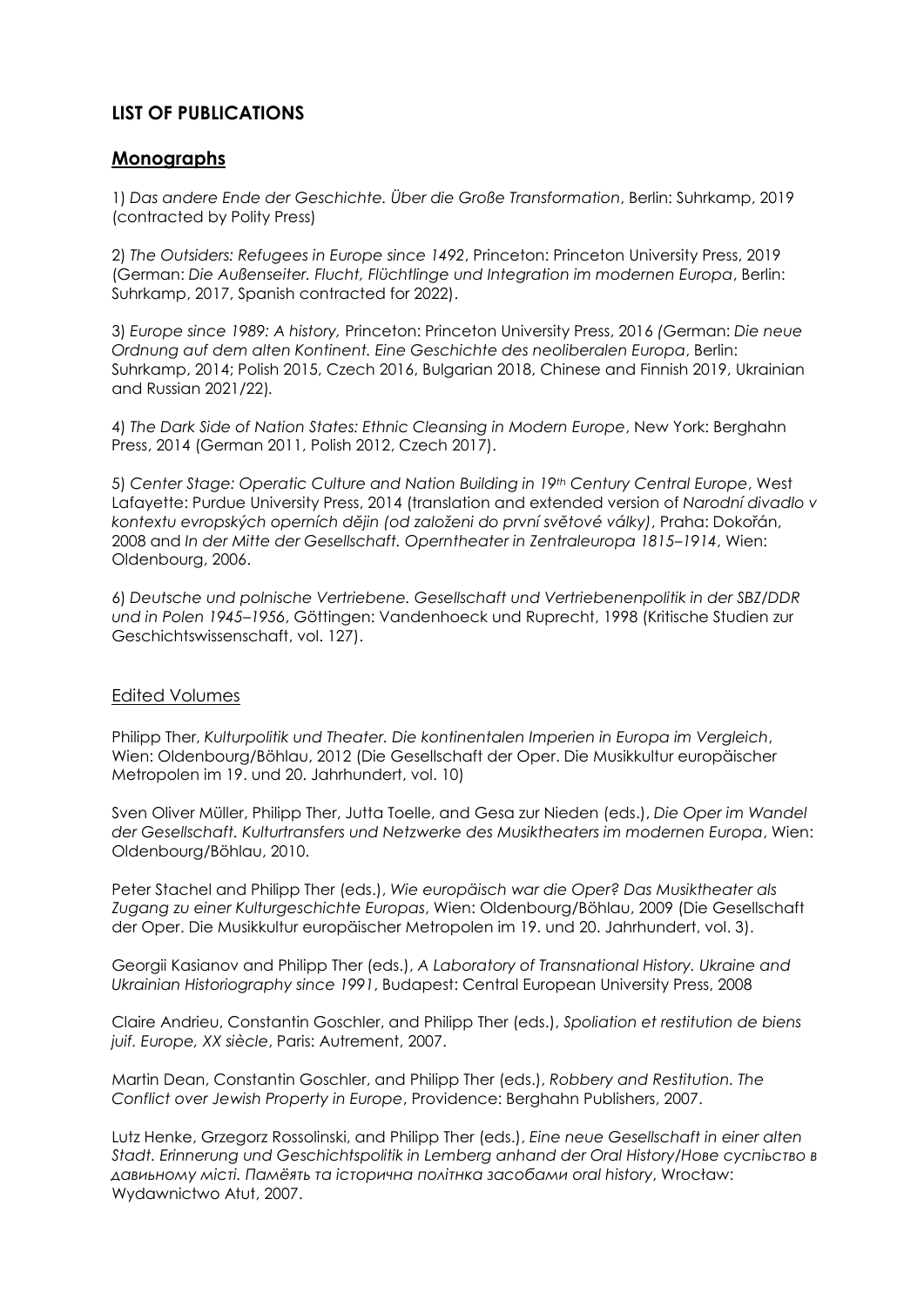Philipp Ther, Tomasz Królik, and Lutz Henke (eds.), *Das polnische Breslau als europäische Metropole. Erinnerung und Geschichtspolitik aus dem Blickwinkel der Oral History/Polski Wrocław jako metropolita europejska. Pamięć i polityka historyczna z punktu widzenia oral history*, Wrocław/Breslau: Wydawnictwo Atut, 2005.

Constantin Goschler and Philipp Ther (eds.), *Raub und Restitution. "Arisierung" und Rückerstattung des jüdischen Eigentums in Europa*, Frankfurt a.M.: Fischer Taschenbuch Verlag, 2003.

Philipp Ther and Holm Sundhaussen (eds.), *Regionale Bewegungen und Regionalismen in europäischen Zwischenräumen seit der Mitte des 19. Jahrhunderts*, Marburg: Verlag Herder-Institut, 2003.

Kai Struve and Philipp Ther (eds.), *Nationen und ihre Grenzen. Identitätenwandel in Oberschlesien in der Neuzeit,* Marburg: Verlag Herder-Institut, 2002.

Philipp Ther and Holm Sundhaussen (eds.), *Nationalitätenkonflikte im 20. Jahrhundert: Ursachen von inter-ethnischer Gewalt im Vergleich*, Wiesbaden: Harrassowitz, 2001.

Philipp Ther and Ana Siljak (eds.), *Redrawing Nations: Ethnic Cleansing in East-Central Europe 1944-1948*, Lanham et. al.: Rowman and Littlefield, 2001 (Harvard Cold War Book Series, vol. 1).

#### Other functions as editor

Managing editor of the publication series "Die Gesellschaft der Oper. Musikkultur europäischer Metropolen im 19. und 20. Jahrhundert" (Vienna: Oldenburg/Böhlau, since 2006).

*Die Entschädigung von NS-Zwangsarbeit am Anfang des 21. Jahrhunderts. Die Stiftung "Erinnerung, Verantwortung und Zukunft" und ihre Partnerorganisationen*, ed. by Constantin Goschler in cooperation with José Brunner, Krzysztof Ruchniewicz, and Philipp Ther, Göttingen: Wallstein, 2012.

Denis Sdvižkov, *Das Zeitalter der Intelligenz. Zur vergleichenden Geschichte der Gebildeten in Europa* [Synthesen. Probleme europäischer Geschichte, vol. 3, ed. by Manfred Hildermeier and Philipp Ther], Göttingen: Vandenhoeck & Ruprecht, 2006.

Miroslav Hroch, *Das Europa der Nationen. Die moderne Nationsbildung im europäischen Vergleich*. Aus dem Tschechischen von Eližka und Ralph Melville [Synthesen. Probleme europäischer Geschichte, vol. 2, ed. by Holm Sundhaussen and Philipp Ther], Göttingen: Vandenhoeck & Ruprecht, 2005.

Jürgen Danyel and Philipp Ther (eds.), Nach der Vertreibung: Geschichte und Gegenwart einer kontroversen Erinnerung [= *Zeitschrift für Geschichtswissenschaft* 10 (2005)].

Jürgen Danyel and Philipp Ther (eds.), Flucht und Vertreibung in europäischer Perspektive [= *Zeitschrift für Geschichtswissenschaft* 1 (2003)].

#### **Articles in Reviewed Journals**

The price of unity: The transformation of Germany and Eastern Europe after 1989, in: OENB. Focus on European Economic Integration, Q3/2019, S. 41-54.

Die deutsche Schocktherapie. Der deutsche Sonderweg und die Transformation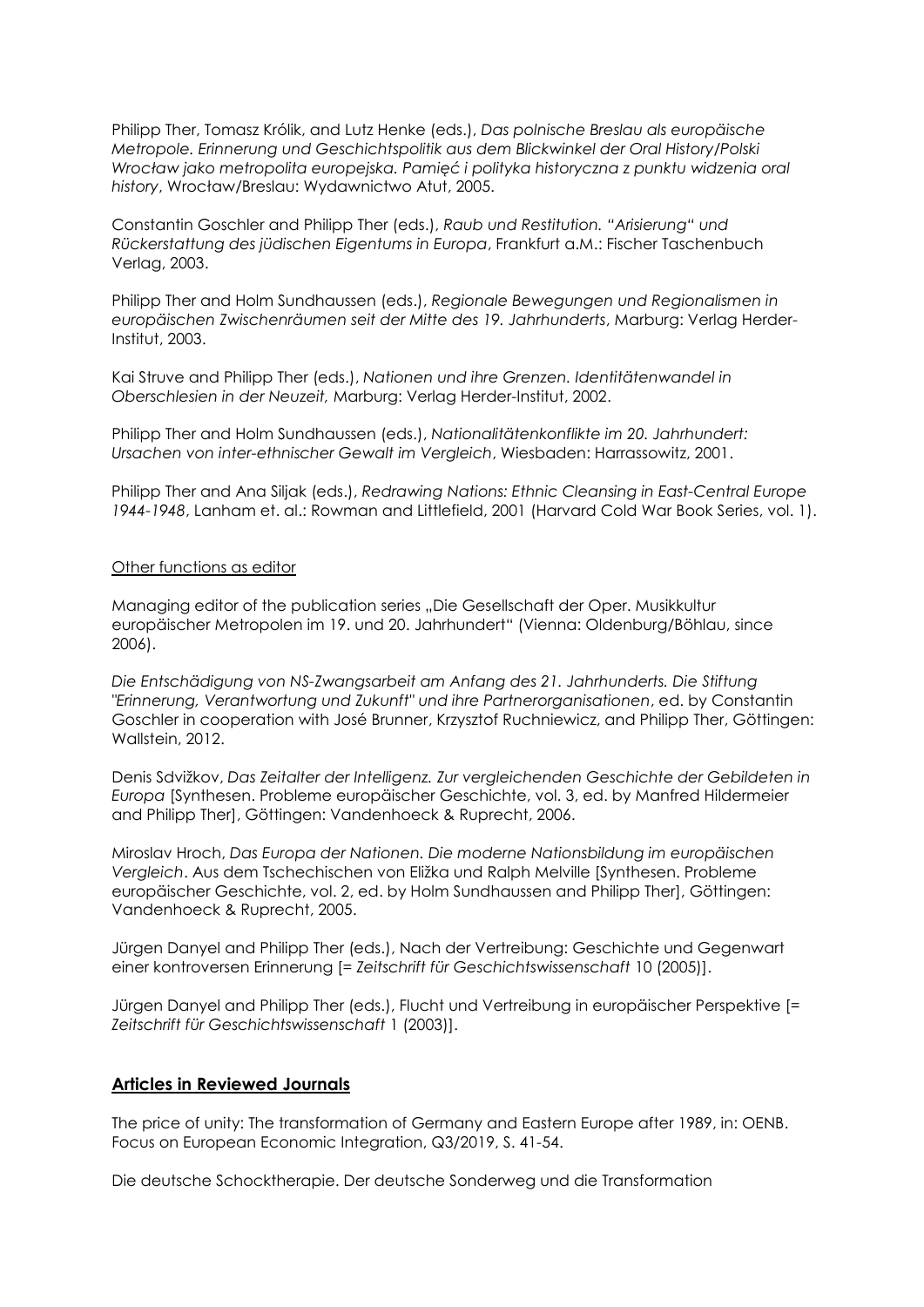Ostmitteleuropas, in: Blätter für deutsche und internationale Politik 64 (2019), 11, S. 85–96.

Cena jedności. Niemiecka terapia szokowa i transformacja Niemiec po 1989 roku, in: *Studia Śląskie* 83 (2018), pp. 185-196.

Druhý život habsburské monarchie v Československu. Poznámky ke kontinuitám po převratu 1918, in: *Střed/Centre* 1 (2018), pp. 121-129. Polish: Czechosłowacja jako państwo pohabsurgskie. Rozważania o ciągłości dziejów przed i o 1918 roku, in: *Kwartalnik Historyczny* 125/2, pp. 529-538.

Differenzierung vs. Universalisierung. "Ethnische Säuberungen" und die Genocide Studies, in: Fritz Bauer Institut, Sybille Steinbacher (eds.), Holocaust und Völkermorde. Die Reichweite des Vergleichs, *Jahrbuch zur Geschichte und Wirkung des Holocaust* 16 (2012), pp. 169-194 (Turkish translation in: Birikim 299-300 (March-April 2014).

Divergencia a konvergenciában. Gondolatok a kelet-közép-európai rendszerváltozások történetéhez, in: *Aetas - Journal of history and related disciplines* 17/4 (2013), pp. 5-21.

Das "neue Europa" seit 1989. Überlegung zu einer Geschichte der Transformationszeit, in: *Zeithistorische Forschungen* 6 (2009), pp. 105-114.

Das Europa der Nationalkulturen. Die Nationalisierung und Europäisierung der Oper im "langen" 19. Jahrhundert, in: *Journal of Modern European History* 5 (2007), pp. 39-66.

Beyond the Nation: The Relational Basis of a Comparative History of Germany and Europe, in: *Central European History* 36 (2003), pp. 45-74.

Deutsche Geschichte als transnationale Geschichte. Überlegungen zu einer Histoire Croisée Deutschlands und Ostmitteleuropas, in: *Comparativ* 13/4 (2003), pp. 156-181.

Die Bühne als Schauplatz der Politik. Das Polnische Theater in Lemberg 1842-1914, in: *Zeitschrift für Ostmitteleuropaforschung* 52 (2003), pp. 543-571.

Etnische homogenisering als rem op democratische ontwikkeling, in: *Nieuwste tijd. Kwartaalschrift voor eigentijdse geschiedenis* 2 (2002), pp. 60-72.

War versus Peace: Interethnic Relations in Lviv during the First Half of the Twentieth Century, in: *Harvard Ukrainian Studies* 24 (2000), pp. 251-284 (=Lviv: A City in the Crosscurrents of Culture, ed. by John Czaplicka, Cambridge: Harvard University Press, 2002, Special Issue).

Die einheimische Bevölkerung des Oppelner Schlesiens nach dem Zweiten Weltkrieg. Die Entstehung einer deutschen Minderheit, in: *Geschichte und Gesellschaft* 26 (2000), pp. 407- 438.

The Integration of Expellees in Germany and Poland after World War II: A Historical Reassessment, in: *Slavic Review* 55 (1996), pp. 779-805.

#### Articles in non-reviewed journals

Von Ostmitteleuropa nach Zentraleuropa - Kulturgeschichte als Area Studies, in: *H-Soz-u-Kult*, 2.6.2006 [http://hsozkult.geschichte.hu-berlin.de/forum/2006-06-004]

Die Last der Erinnerung und die Falle der Geschichte, in: *Transit. Europäische Revue* 30 (2006), pp. 70-87.

Šmatnatsyjanalnaja historja njametskay imperyi [Die internationale Geschichte des Deutschen Kaiserreiches], in: *Praŭnik* 2 (1/2006), pp. 221-227.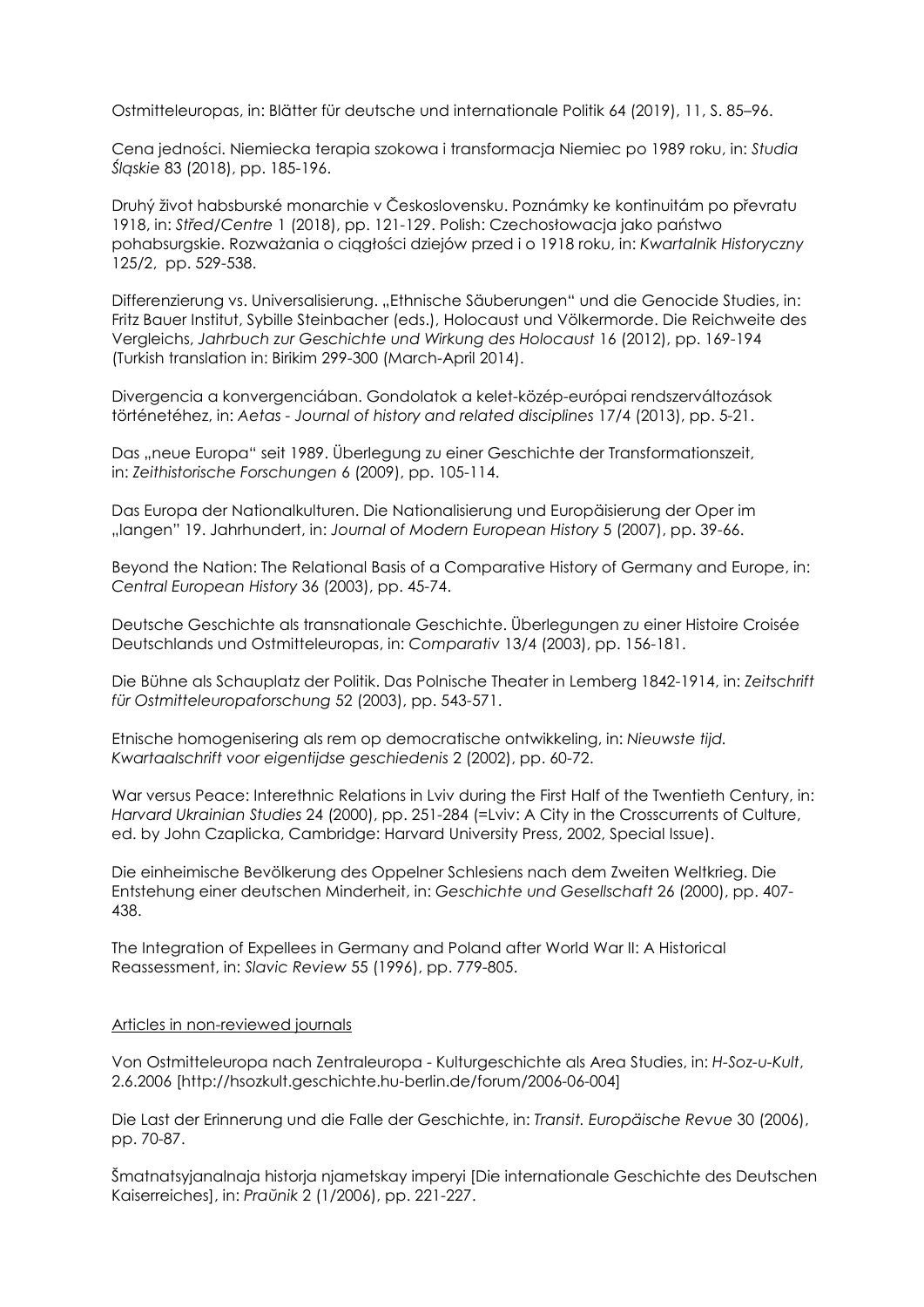"L´obligation de se determiner": le conflit germano-polonais en Haute-Silesie, in: *Cultures d'Europe centrale* 5 (2005), pp. 93-113.

Ukraïna na mental´nij mapi Evropy [Die Ukraine auf der Mental Map Europas], in: *Krytyka* 9/95 (Oktober 2005), pp. 5-8.

L´ethnicisation de l´espace en Europe centrale et orientale apres la Seconde Guerre mondiale, in: *Materiaux pour l´histoire de notre temps* 76 (Octobre-Decembre 2004), pp. 20- 26.

Erinnern oder Aufklären. Zur Konzeption eines Zentrums gegen Vertreibungen, in: *Zeitschrift für Geschichtswissenschaft* 1 (2003), pp. 36-41.

Pol´s´kij teatr u L´vovi 1842-1914 rokiv. Social´ny konflikty i repertuar [The Polish theatre in L´viv in the years 1842-1914], in: *Ukraina moderna* 8 (2003), pp. 51-72.

Teatro e nation-building: Il fenomeno dei Teatri nazionali nell´ Europa centro-orientale, in: *Contemporanea* 6 (April 2003), pp. 265-290.

Un sécolo de migratións forzosas: as orixes e consecuencias da limpeza étnica, in: *Estudios Migratorios* 15-16 (2003), pp. 87-120.

Geschichte und Nation im Musiktheater Deutschlands und Ostmitteleuropas, in: *Zeitschrift für Geschichtswissenschaft* 2 (2002), pp. 119-140.

Polsko-ukrajinský konflikt v letech 1939-1947. Srovnávací poznámky k diskusi o českosudetoněmeckém konfliktu, in: *Soudobé Dějiny* 9 (2002), pp. 249-258.

Nationsbewusstsein im habsburgischen Schlesien in den Schriften schlesischer Historiker, in: *Acta Comeniana. International Review of Comenius Studies and Early Modern Intellectual History*, 14/XXXVIII (2000), pp. 7-33.

Die Vertriebenenproblematik in Brandenburg und im Oppelner Schlesien 1945 - 1952: Ausgewählte Aspekte einer vergleichenden Landesgeschichte, in: *Zeitschrift für Ostmitteleuropaforschung* 46 (1997), pp. 513-534.

Die Vertriebenenpolitik in der SBZ/DDR am Beispiel des Kreises Calau-Senftenberg, in: *Jahrbuch für Brandenburgische Landesgeschichte* 46 (1995), pp. 159-168.

Wypędzeni w Brandenburgi i na Śląsku Opolskim w latach 1945 - 1952. Próba historycznego uporządkowania, in: *Studia Śląskie* 54 (1995), pp. 266-279.

#### Articles in collective volumes

1989 und die globale Hegemonie des Neoliberalismus, in: Christoph Lorke, Rüdiger Schmidt (Hrsg.), Der Zusammenbruch der alten Ordnung? Die Krise der Sozialen Marktwirtschaft und der neue Kapitalismus in Deutschland und Europa, Stuttgart: Steiner, 2020, S. 53-86.

Vom Neoliberalismus zum Illiberalismus, in: Gudrun Hentges (Hg.), Krise der Demokratie - Demokratie in der Krise? - Gesellschaftsdiagnosen und Herausforderungen für die politische Bildung, Wien: Wochenschau, 2020, S.

Beyond the "refugee crisis": Challenges of a European refugee policy, in. Rat für Forschung und Technologieentwicklung (ed.), *Re:Thinking Europe: Positionen zur Gestaltung einer Idee/Positions on Shaping an Idea*, Wien: Holzhausen, 2018, pp. 113-123.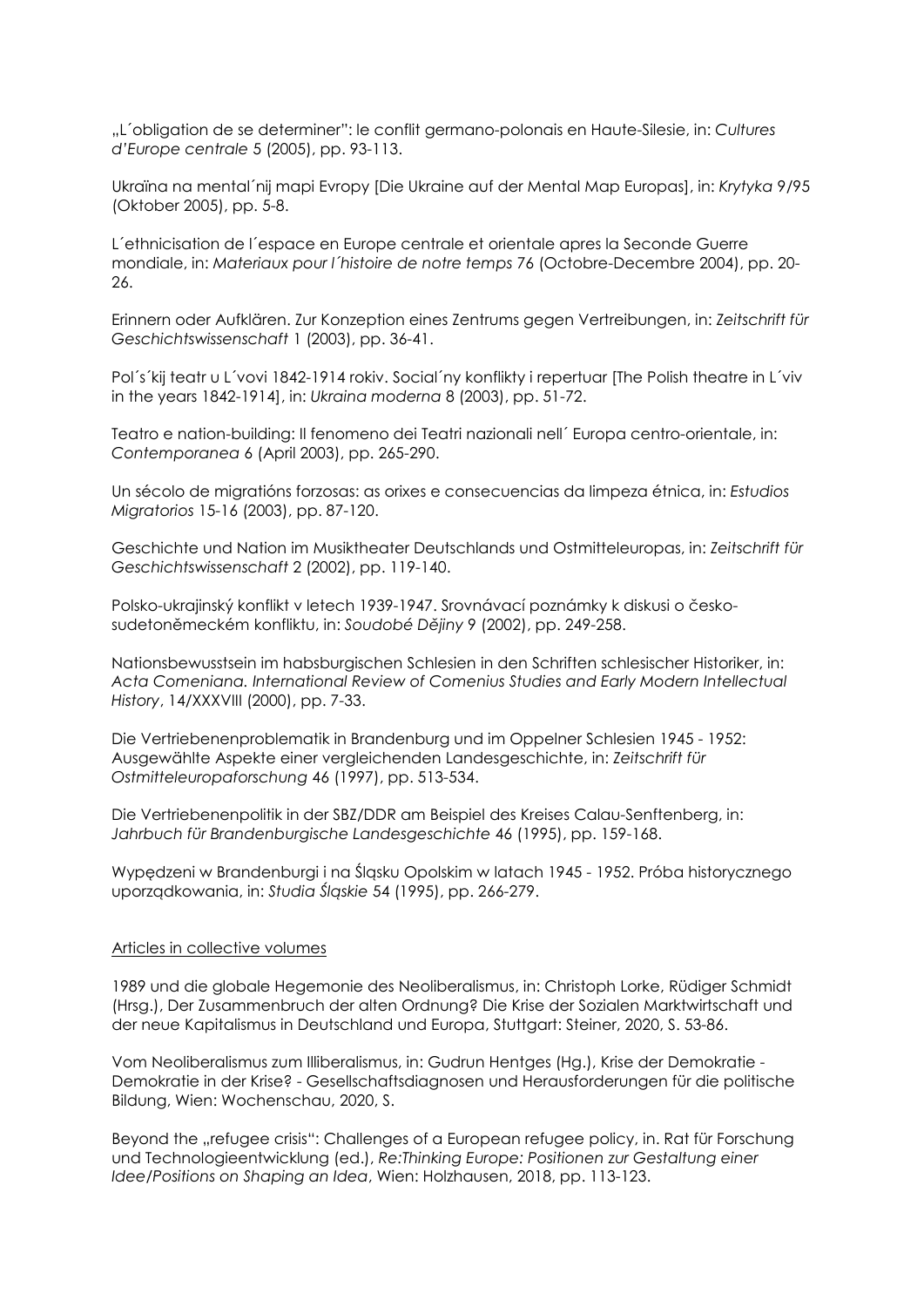Vom Neoliberalismus zum Illiberalismus, in: Caritas Schweiz (Hg.), *Sozialalmanach 2018. Wir und die Anderen: Nationalismus*, Luzern: Caritas-Verlag, 2018, pp. 85-106.

Eine Einführung in die Geschichte des Neoliberalismus, in: Tina Olteanu et. al. (eds.), *Osteuropa transformiert. Sozialismus, Demokratie und Utopie*, Wiesbaden: Springer VS, 2017, pp. 125-154.

Nach dem Neoliberalismus: Die Herausforderung der Flüchtlingsintegration, in: Jürgen Rüttgers, Frank Decker (eds.), *Europas Ende, Europas Anfang. Neue Perspektiven für die Europäische Union*, Frankfurt a.M.: Campus, 2017, pp. 257-266.

Der Neoliberalismus, Version: 1.0, in: Docupedia-Zeitgeschichte, 05.07.2016, URL: http://docupedia.de/zg/ther\_neoliberalismus\_v1\_de\_2016.

"Imperial Nationalism" as a Challenge for the Study of Nationalism, in: Stefan Berger and Alexei Miller (eds.), *Nationalizing Empires*, Budapest: CEU Press, 2015, pp. 573-592

Autonomie et professionnalisation. L'évolution du théâtre de cour de Dresde (1815-1914), in: Jean-François Candoni and Laure Gauthier (eds.), *Les grands centres musicaux dans le monde germanique (XVIIe-XIXe siècle)*, Paris: PUPS, 2014, 331-348

Das Musiktheater als Medium der Europäisierung, in: Michael Fischer (ed.), *Die Salzburger Festspiele. Ihre Bedeutung für die europäische Festspielkultur und ihr Publikum*, Salzburg: Verlag Anton Pustet, 2014, pp. 74-85.

Pre-negotiated Violence: Ethnic Cleansing in the 'Long' First World War, in: Jochen Böhler, Wlodzimierz Borodziej, and Joachim von Puttkamer (eds.), *Legacies of Violence. Eastern Europe´s First World War*, München: Oldenbourg, 2014, pp. 259-284.

Caught in Between: Border Regions in Modern Europe, in: Omer Bartov and Eric D. Weitz (eds.), *Shatterzone of Empire. Coexistence and Violence in the German, Habsburg, Russian, and Ottoman Borderlands*, Bloomington: Indiana University Press, 2013, pp. 485-502.

Die Nationsbildung in multinationalen Imperien als Herausforderung der Nationalismusforschung, in: Andreas Kappeler (ed.), *Die Ukraine. Prozesse der Nationsbildung*, Köln: Böhlau, 2011, pp. 37-50 (Ukrainian translation 2012).

The Genre of National Opera in a European Comparative Perspective, in: Jane F. Fulcher (ed.), *The Oxford Handbook of the New Cultural History of Music*, Oxford: Oxford University Press, 2011, pp. 182-208.

(with S. Conrad) One the Move: Mobility, Migration and Nation, 1880-1948, in: Helmut Walser Smith (ed.), *The Oxford Handbook of Modern German History*, Oxford: Oxford University Press, 2011, pp. 573-592.

1989 – eine verhandelte Revolution, Version: 1.0, in: Docupedia-Zeitgeschichte, 11.2.2010, URL: <http://docupedia.de/zg/1989?oldid=84583>

Zwischen Hof und Öffentlichkeit: Der Wandel der europäischen Hoftheater im "langen" 19. Jahrhundert am Beispiel von Dresden, in: Ivano Cavallini and Harry White (eds.), *Musicologie sans Frontieres – Muzikologija bez granica – Musicology without Frontiers. Svečani zbornik za Stanislava Tuksara – Essays in Honour of Stanislav Tuksar*, Zagreb: Croatian Musicological Society, 2010, pp. 307-322.

Comparisons, Cultural Transfers and the Study of Networks: Towards a Transnational History of Europe, in: Heinz-Gerhard Haupt and Jürgen Kocka (eds.), *Comparative and Transnational History. Central European Approaches and New Perspectives*, Providence: Berghahn, 2010, pp. 204-225.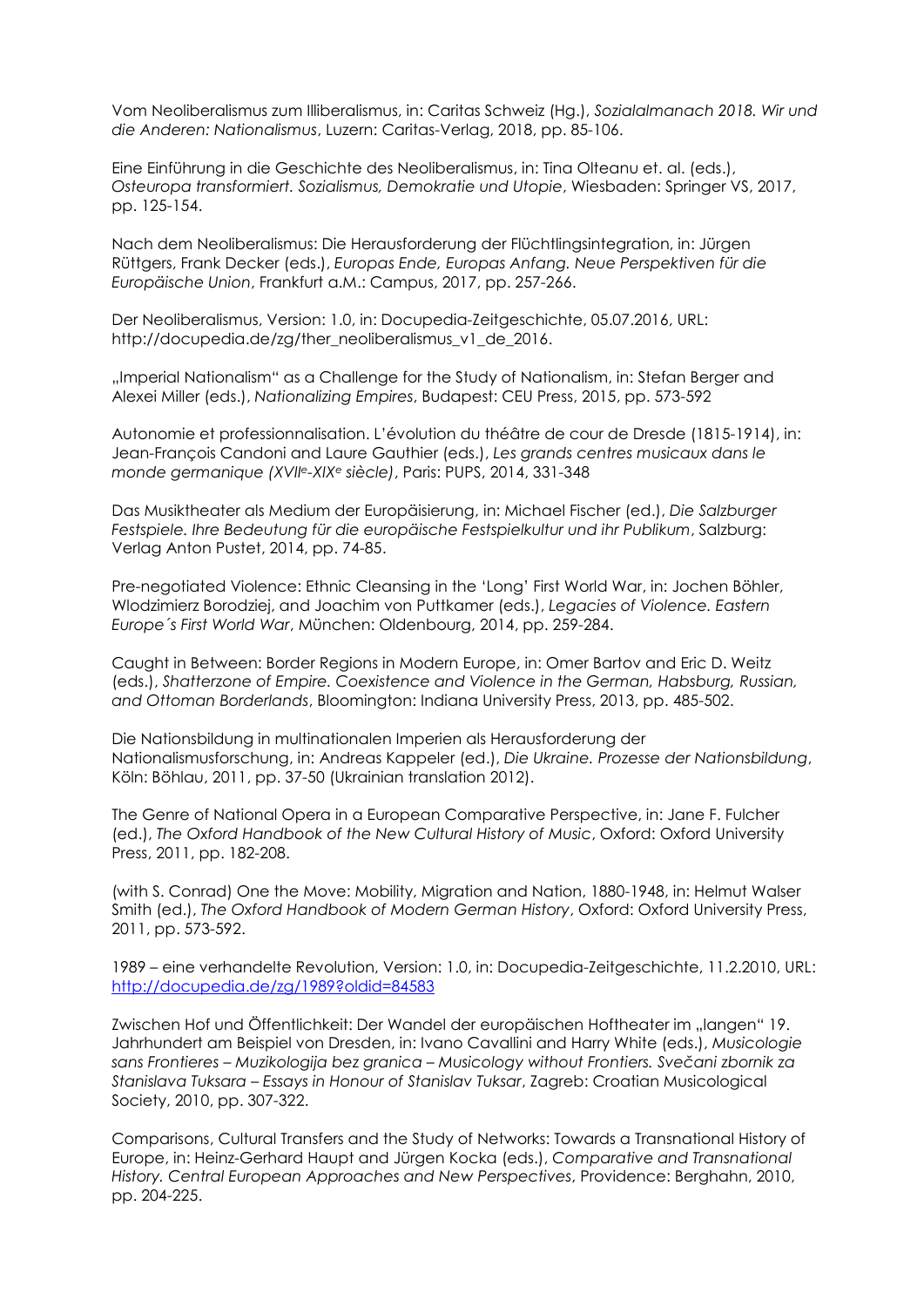Wie national war die Oper? Die Opernkultur des 19. Jahrhunderts zwischen nationaler Ideologie und europäischer Praxis, in: Peter Stachel and Philipp Ther (eds.), *Wie europäisch war die Oper?*, pp. 89-112.

Développement de l´espace musical et identité urbaine dans le villes d´Europe centrale: Les opéras de Lemberg et de Prague, in: Laure Gauthier and Mélanie Traversier (eds.), *Mélodies urbaines. La musique dans le villes d´Europe (XVIe-XIXe siècles)*, Paris: PU Paris-Sorbonne, 2008, pp. 81-100.

The Transnational Paradigm of Historiography and its Potential for Ukrainian History, in: Georgii Kasianov and Philipp Ther (eds.), *Ukraine and Ukrainian Historiography*, pp. 81-116.

Der Diskurs um die Vertreibung und die Falle der Erinnerung, in: Thomas Strobel and Robert Maier (eds.), *Das Thema Vertreibung und die deutsch-polnischen Beziehungen in Forschung, Unterricht und Politik*, Hannover: Georg-Eckert-Institut, 2008, pp. 29-48.

Vom Gegenstand zum Forschungsansatz. Zentraleuropa als kultureller Raum, in: Johannes Feichtinger, Elisabeth Großegger, Gertraud Marinelli-König, Peter Stachel, and Heidemarie Uhl (eds.), *Schauplatz Kultur – Zentraleuropa. Transdisziplinäre Annäherungen. Moritz Csáky zum 70. Geburtstag gewidmet*, Innsbruck: Studien Verlag, 2006, pp. 55-63.

Internationales Forschungsprojekt: Die Oper im Wandel der Gesellschaft. Die Musikkultur europäischer Metropolen im "langen" 19. Jahrhundert, in: Markus Grassl, Reinhard Kapp, and Cornelia Szabó-Knofik (eds.), *Österreichische Musikgeschichte der Nachkriegszeit* (= Anklänge. Wiener Jahrbuch für Musikwissenschaft 2006), Wien: Mille tre, 2006, pp. 241-244.

The Homogenous Nation-State and the Blockade of Democratization: Germany and East Central Europe, in: André Gerrits and Dirk Wolffram (eds.), *Political Democracy and Ethnic Diversity in Modern European History*, Stanford: Stanford University Press, 2005, pp. 78-93.

Imperial Instead of National History: Positioning Modern German History on the Map of European Empires, in: Alexei Miller and Alfred Rieber (eds.), *Imperial Rule*, Budapest: CEU Press, 2004, pp. 47-68.

Deutsche Geschichte als imperiale Geschichte. Polen, slawophone Minderheiten und das Kaiserreich als kontinentales Empire, in: Sebastian Conrad and Jürgen Osterhammel (eds.), *Das Kaiserreich transnational. Deutschland in der Welt 1871–1914*, Göttingen: Vandenhoeck & Ruprecht, 2004, pp. 129-148.

Constantin Goschler and Philipp Ther, Eine Entgrenzte Geschichte. Raub und Rückerstattung jüdischen Eigentums in Europa, in: Goschler and Ther (eds.), *Raub und Restitution*, pp. 9-25.

Sprachliche, Kulturelle und ethnische "Zwischenräume" als Zugang zu einer transnationalen Geschichte Europas, in: Ther and Sundhaussen (eds.), *Regionale Bewegungen*, pp. ix-xxix.

Zivilgesellschaft und Kultur. Programmatik, Organisation und Akteure gesellschaftlich getragener Theater im 19. Jahrhundert, in: Arnd Bauerkämper (ed.), *Die Praxis der Zivilgesellschaft. Akteure, Handeln und Strukturen im internationalen Vergleich*, Frankfurt a.M.: Campus, 2003, pp. 189-212.

Expellee Policy in the Soviet-occupied Zone and the GDR: 1945-1953, in: David Rock and Stefan Wolff (eds.), *Coming Home to Germany? The Integration of Ethnic Germans from Central and Eastern Europe in the Federal Republic*, New York: Berghahn, 2002, pp. 56-76.

Die "Mental Map" Europas, in: *Die Neue Gesellschaft/Frankfurter Hefte* 43/1-2 (2002), pp. 60- 64.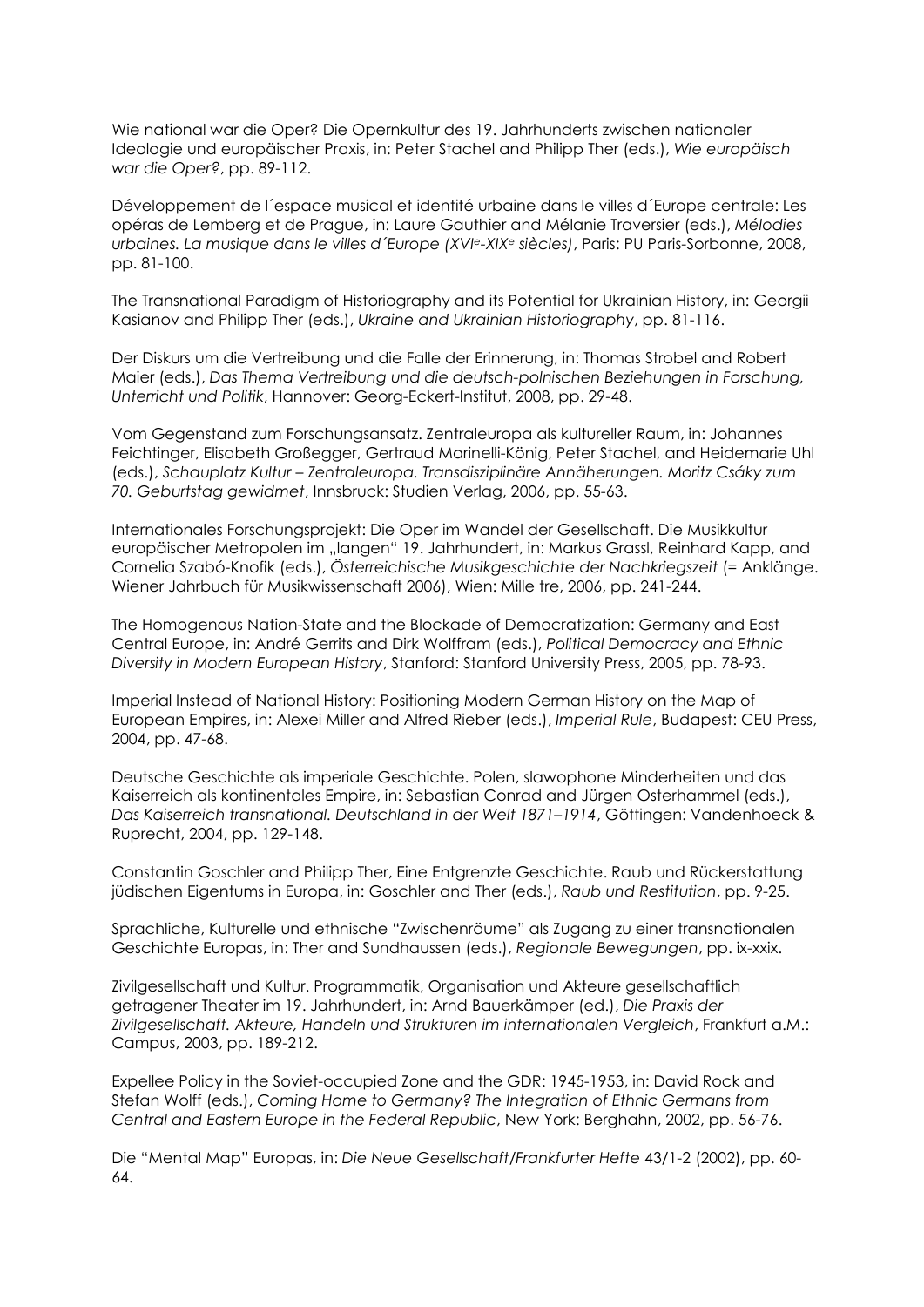Die Grenzen des Nationalismus: Der Wandel von Identitäten in Oberschlesien von der Mitte des 19. Jahrhunderts bis 1939, in: Ulrike v. Hirschhausen and Jörn Leonhard (eds.), *Nationalismen in Europa: West- und Osteuropa im Vergleich*, Göttingen: Wallstein, 2001, pp. 322-346.

Vertriebenenpolitik in der Sowjetischen Besatzungszone und der DDR 1945 bis 1953, in: Christoph Kleßmann, Burghard Ciesla, and Hans-Hermann Hertle (eds.), *Vertreibung, Neuanfang, Integration. Erfahrungen in Brandenburg*, Potsdam: Brandenburgische Landeszentrale für politische Bildung, 2001, pp. 89-111.

A Century of Forced Migration: The Origins and Consequences of "Ethnic Cleansing", in: Ther and Siljak (eds.), *Redrawing Nations*, pp. 43-72.

Einleitung. Nationalitätenkonflikte im 20. Jahrhundert: Ursachen von inter-ethnischer Gewalt im Vergleich, in: Ther and Sundhaussen (eds.), *Nationalitätenkonflikte*, pp. 3-18.

Chancen und Untergang einer multinationalen Stadt: Die Beziehungen zwischen den Nationalitäten in Lemberg in der ersten Hälfte des 20. Jahrhunderts, in: Ther and Sundhaussen (eds.), *Nationalitätenkonflikte*, pp. 123-146.

Nationalitätenkonflikte als "Kriege des 21. Jahrhunderts" und Ansätze zu ihrer Erforschung, in: Ther and Sundhaussen (eds.), *Nationalitätenkonflikte*, pp. 239-246.

Einleitung (with Kai Struve), in: Struve and Ther (eds.), *Die Grenzen der Nationen*, pp. 1-18.

Schlesisch, deutsch oder polnisch? Identitätenwandel in Oberschlesien 1921-1956, in: Struve and Ther (eds.), *Die Grenzen der Nationen*, pp. 169-202.

Silesia and the Dawning of the Modern Era, in: Karl Cordell (ed.), *The Politics of Ethnicity in Central Europa*, London: Mac Millan, 2000, pp. 66-74.

Vertriebenenpolitik in der SBZ/DDR und in Polen 1945 bis 1950, in: Dierk Hoffmann und Michael Schwartz (eds.), *Geglückte Integration? Spezifika und Vergleichbarkeiten der Vertriebeneneingliederung in der SBZ/DDR*, München/Wien: Oldenbourg, 1999 (Schriftenreihe der Vierteljahreshefte für Zeitgeschichte; Sondernummer), pp. 137-160.

Nationalismus in der politischen Kultur Polens 1945-1956, in: Werner Bramke (ed.), *Politische Kultur Ostmittel- und Südosteuropas*, Leipzig: Universitätsverlag Leipzig, 1999, pp. 161-184.

Chance und Last der Geschichte. Vergleich des deutsch-polnischen und deutschtschechischen Dialogs zur Vertreibung, in: *Die Neue Gesellschaft/Frankfurter Hefte* 37/11 (1996), pp. 994-998.

Von Schlesien in die Lausitz. Ein Beispiel der Integration von Vertriebenen in der DDR, in: *"Wach auf, mein Herz, und denke." Zur Geschichte der Beziehungen zwischen Schlesien und Berlin-Brandenburg von 1740 bis heute*, Berlin/Oppeln: Gesellschaft für internationalen Kulturaustausch, 1995, pp. 488-495.

#### Book Reviews

»European History« as European Area Studies, in: Journal of Modern European History 14/4 (2016), pp. 485-491 (contribution to the forum "How to Write European History Today? Statements to Jörn Leonhard´s JMEH-Forum").

Kommentar zum Artikel "Flucht und Asyl" von Ulrich Herbert, in: Zeitgeschichte-online, March 2016, URL: http://www.zeitgeschichte-online.de/thema/kommentar-zum-artikel-flucht-undasyl-von-ulrich-herbert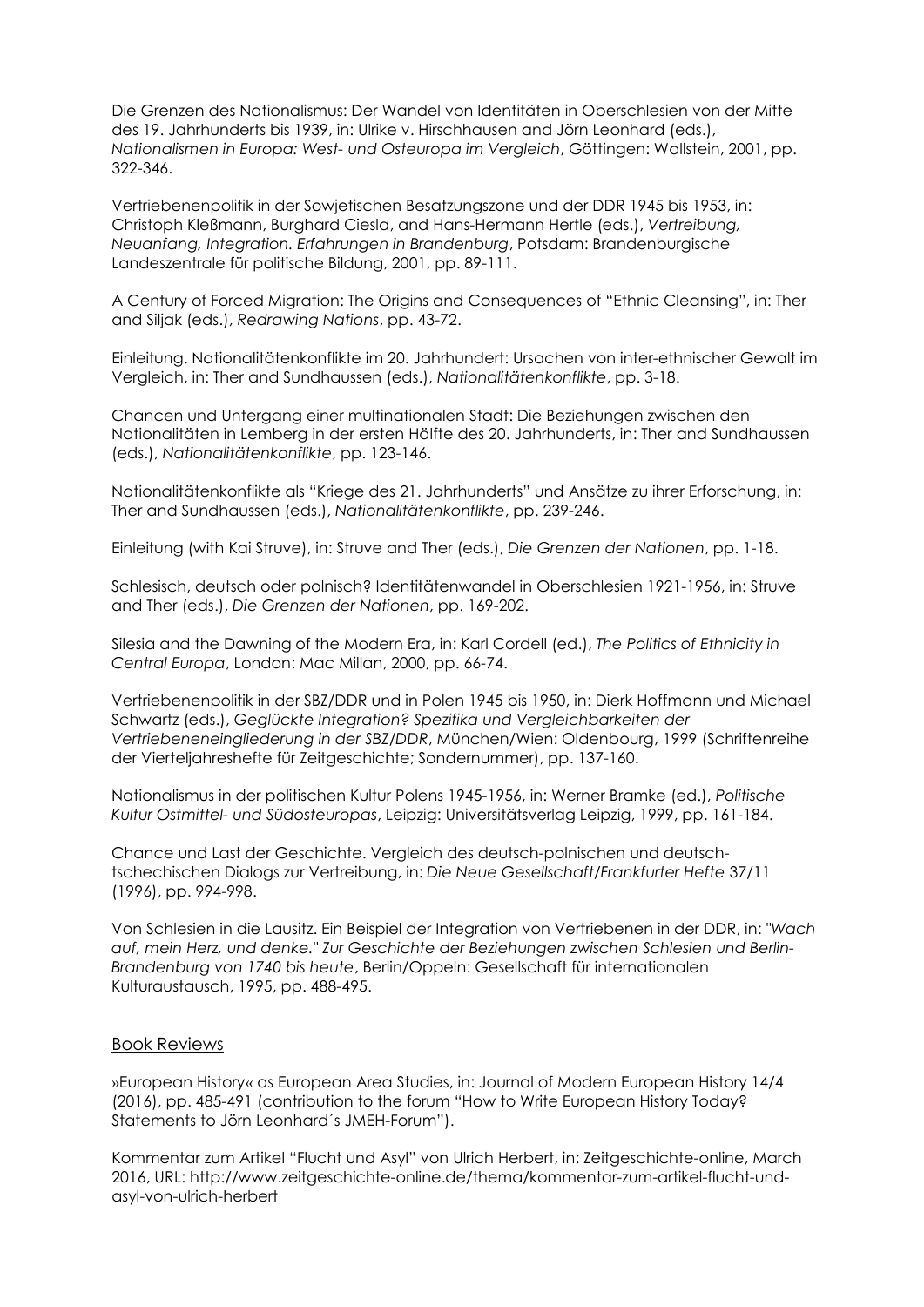Jan Zofka, Postsowjetischer Separatismus. Die pro-russländischen Bewegungen im moldauischen Dnjestr-Tal und auf der Krim, 1989-1995, in: *The American Historical Review* 121 (2016), pp. 1784-1785.

Massimo Livi-Bacci, A Short History of Migration. Transl. by Carl Ipsen. Cambridge/Malden, Mass., Polity Press 2012; Jochen Oltmer, Globale Migration. Geschichte und Gegenwart. München: C.H. Beck, 2012, in: *Historische Zeitschrift* 298 (2014), pp. 107-109.

Richard Bessel, Removing Peoples. Forced Removal in the Modern World, Oxford/New York, Oxford University Press 2009, in: *Historische Zeitschrift* 290/2 (2009).

Die "Volksdeutschen" in Polen, Frankreich, Ungarn und der Tschechoslowakei: Mythos und Realität. Ed Jerzy Kochanowski and Maike Sach. Osnabrück: Fibre Verlag, 2004, in: *Slavic Review* 67 (2009), pp. 200-201.

Michael Mann: The Dark Side of Democracy. Explaining Ethnic Cleansing, Cambridge: Cambridge University Press 2005, in: Sehepunkte (http://www.sehepunkte.de/2006/09/8926.html; 16.9.2006)

Pertti Ahonen: After the Expulsion. West Germany and Eastern Europe 1945-1990. Oxford: Oxford University Press, 2003, in: *Zeitschrift für Ostmitteleuropa-Forschung* 54 (2005), pp. 581- 582.

Rüdiger Ritter, Wem gehört Musik? Warschau und Wilna im Widerstreit nationaler und städtischer Musikkulturen vor 1939, Stuttgart: Franz Steiner Verlag, 2004; Nationale Musik im 20. Jahrhundert. Kompositorische und soziokulturelle Aspekte der Musikgeschichte zwischen Ostund Westeuropa. Konferenzbericht Leipzig 2002. Hrsg. von Helmut Loos und Stefan Keym, in: *Zeitschrift für Ostmitteleuropa-Forschung* 54 (2005), pp. 262-264.

Johannes Feichtinger u.a. (Hg.), Habsburg postcolonial. Machtstrukturen und kollektives Gedächtnis, Innsbruck: Passagen Verlag 2003, in: *Zeitschrift für Ostmitteleuropa-Forschung* 54 (2005), pp. 261-262.

Rüdiger Ritter, Wem gehört Musik? Warschau und Wilna im Widerstreit nationaler und städtischer Musikkulturen vor 1939, Stuttgart: Franz Steiner Verlag, 2004; Nationale Musik im 20. Jahrhundert. Kompositorische und soziokulturelle Aspekte der Musikgeschichte zwischen Ostund Westeuropa. Koneferenzbericht Leipzig 2002. Hrsg. von Helmut Loos und Stefan Keym, in: *Zeitschrift für Ostmitteleuropa-Forschung* 54 (2005), pp. 262-264.

Pertti Ahonen: After the Expulsion. West Germany and Eastern Europe 1945-1990. Oxford: Oxford University Press, 2003, in: *Zeitschrift für Ostmitteleuropa-Forschung* 54 (2005), pp. 581- 582.

Storck, Christopher P.: Kulturnation und Nationalkunst. Strategien und Mechanismen tschechischer Nationsbildung von 1860–1914, Köln: Wissenschaft & Politik, 2001, in: *Bohemia* 44 (2003), pp. 237-240.

Timothy R. Vogt, Denazification in Soviet-Occupied Germany: Brandenburg 1945-1948, Cambridge: Harvard University Press, 2001, in: *American Historical Review* 107/1 (February 2002), pp. 299-300.

Jakubcová, Alena/Ludvová, Jitka/Maidl, Václav (Hrsg.): Deutschsprachiges Theater in Prag. Begegnungen der Sprachen und Kulturen. Praha: Divadelní Ústav, 2001, in: *Bohemia* 43 (2002), pp. 275-277.

Die Vertriebenen in der SBZ/DDR. Dokumente. I: Ankunft und Aufnahme 1945. Hrsg. und eingeleitet von Manfred Wille unter Mitarbeit von Steffi Kaltenborn, Gerald Christopeit,